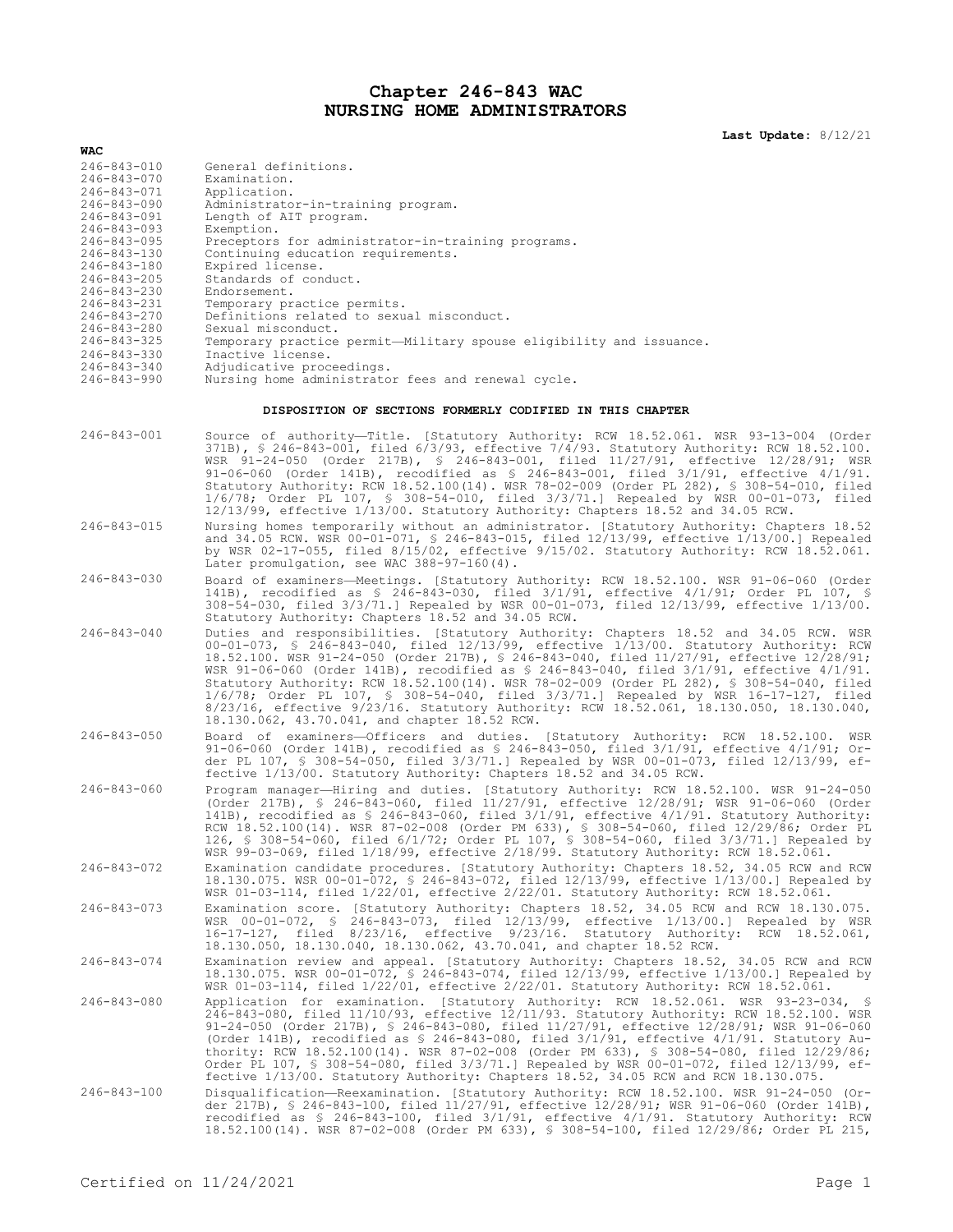§ 308-54-100, filed 11/5/75; Order PL 107, § 308-54-100, filed 3/3/71.] Repealed by WSR 00-01-072, filed 12/13/99, effective 1/13/00. Statutory Authority: Chapters 18.52, 34.05 RCW and RCW 18.130.075.

- 246-843-110 Subjects for examination. [Statutory Authority: RCW 18.52.100. WSR 91-24-050 (Order 217B), § 246-843-110, filed 11/27/91, effective 12/28/91; WSR 91-06-060 (Order 141B), recodified as § 246-843-110, filed 3/1/91, effective 4/1/91. Statutory Authority: RCW 18.52.100(14). WSR 87-02-008 (Order PM 633), § 308-54-110, filed 12/29/86; Order PL 107, § 308-54-110, filed 3/3/71.] Repealed by WSR 00-01-072, filed 12/13/99, effective 1/13/00. Statutory Authority: Chapter 18.52, 34.05 RCW and RCW 18.130.075.
- 246-843-115 Examination procedures. [Statutory Authority: RCW 18.52.100. WSR 91-24-022 (Order 216B), § 246-843-115, filed 11/25/91, effective 12/26/91.] Repealed by WSR 00-01-072, filed 12/13/99, effective 1/13/00. Statutory Authority: Chapters 18.52, 34.05 RCW and RCW 18.130.075.
- 246-843-120 Grading examinations. [Statutory Authority: RCW 18.52.100. WSR 91-24-050 (Order 217B), § 246-843-120, filed 11/27/91, effective 12/28/91; WSR 91-06-060 (Order 141B), recodified as § 246-843-120, filed 3/1/91, effective 4/1/91; WSR 81-14-037 (Order PL 381), § 308-54-120, filed 6/29/81; Order PL 107, § 308-54-120, filed 3/3/71.] Repealed by WSR 00-01-072, filed 12/13/99, effective 1/13/00. Statutory Authority: Chapters 18.52, 34.05 RCW and RCW 18.130.075.
- 246-843-122 Examination review procedures. [Statutory Authority: RCW 18.52.100. WSR 91-24-022 (Order 216B), § 246-843-122, filed 11/25/91, effective 12/26/91.] Repealed by WSR 00-01-072, filed 12/13/99, effective 1/13/00. Statutory Authority: Chapters 18.52, 34.05 RCW and RCW 18.130.075.
- 246-843-125 Continuing education credit for preceptors for administrators-in-training programs. [Statutory Authority: RCW 18.52.100. WSR 91-24-050 (Order 217B), § 246-843-125, filed 11/27/91, effective 12/28/91; WSR 91-06-060 (Order 141B), recodified as § 246-843-125, filed 3/1/91, effective 4/1/91. Statutory Authority: RCW 18.52.100(14) and 18.52.110. WSR 80-01-057 (Order PL 328), § 308-54-125, filed 12/20/79.] Repealed by WSR 00-01-074, filed 12/13/99, effective 1/13/00. Statutory Authority: Chapters 18.52 and 34.05 RCW.
- 246-843-150 Continuing education requirements for renewal of active license. [Statutory Authority: RCW 18.52.061. WSR 02-23-070, § 246-843-150, filed 11/19/02, effective 2/17/03. Statutory<br>Authority: Chapter 18.52 and 34.05 RCW. WSR 00-01-074, § 246-843-150, filed 12/13/99, ef-Authority: Chapter 18.52 and 34.05 RCW. WSR 00-01-074, § 246-843-150, filed 12/13/99, effective 1/13/00. Statutory Authority: RCW 43.70.280. WSR 98-05-060, § 246-843-150, filed 2/13/98, effective 3/16/98. Statutory Authority: RCW 18.52.100. WSR 91-24-050 (Order 217B), § 246-843-150, filed 11/27/91, effective 12/28/91; WSR 91-06-060 (Order 141B), recodified as § 246-843-150, filed 3/1/91, effective 4/1/91. Statutory Authority: RCW 18.52.100(14) and 18.52.110(2). WSR 84-07-051 (Order PL 461), § 308-54-150, filed 3/21/84. Statutory Authority: RCW 18.52.110. WSR 80-04-069 (Order 338), § 308-54-150, filed 3/26/80; Order PL 260, § 308-54-150, filed 12/10/76; Order PL 107, § 308-54-150, filed 3/3/71.] Repealed by WSR 16-17-127, filed 8/23/16, effective 9/23/16. Statutory Authority: RCW 18.52.061, 18.130.050, 18.130.040, 18.130.062, 43.70.041, and chapter 18.52 RCW.
- 246-843-155 Certification of compliance. [Statutory Authority: RCW 18.52.100. WSR 91-06-060 (Order 141B), recodified as § 246-843-155, filed 3/1/91, effective 4/1/91. Statutory Authority: RCW 18.52.100(14) and 18.52.110. WSR 80-01-057 (Order PL 328), § 308-54-155, filed 12/20/79.] Repealed by WSR 98-05-060, filed 2/13/98, effective 3/16/98. Statutory Authority: RCW 43.70.280.
- 246-843-158 Responsibility for maintaining mailing address on file with the board. [Statutory Authority: RCW 18.52.061. WSR 93-23-034, § 246-843-158, filed 11/10/93, effective 12/11/93.] Repealed by WSR 97-20-101, filed 9/29/97, effective 10/30/97. Statutory Authority: RCW 43.70.040.
- 246-843-160 Licenses. [Statutory Authority: RCW 18.52.100. WSR 91-24-050 (Order 217B), § 246-843-160, filed 11/27/91, effective 12/28/91; WSR 91-06-060 (Order 141B), recodified as § 246-843-160, filed 3/1/91, effective 4/1/91; WSR 80-08-066 (Order 348), § 308-54-160, filed 7/1/80. Statutory Authority: RCW 18.52.070, 18.52.080 and 18.52.100(14). WSR 78-02-009 (Order PL 282), § 308-54-160, filed 1/6/78; Order PL 107, § 308-54-160, filed 3/3/71.] Repealed by WSR 98-05-060, filed 2/13/98, effective 3/16/98. Statutory Authority: RCW 43.70.280.
- 246-843-162 AIDS prevention and information education requirements. [Statutory Authority: RCW 18.52.061 and 18.130.050. WSR 19-19-050, § 246-843-162, filed 9/13/19, effective 10/14/19. Statutory Authority: RCW 43.70.280. WSR 98-05-060, § 246-843-162, filed 2/13/98, effective 3/16/98. Statutory Authority: RCW 18.52.100 and 70.24.270. WSR 91-24-050 (Order 217B), § 246-843-162, filed 11/27/91, effective 12/28/91. Statutory Authority: RCW 18.52.100. WSR 91-06-060 (Order 141B), recodified as § 246-843-162, filed 3/1/91, effective 4/1/91. Statutory Authority: RCW 18.52.100(11). WSR 88-23-038 (Order PM 791), § 308-54-162, filed 11/9/88.] Repealed by WSR 21-11-001, filed 5/6/21, effective 6/6/21. Statutory Authority: RCW 18.52.061.
- 246-843-170 Temporary permits. [Statutory Authority: RCW 18.52.100. WSR 91-24-050 (Order 217B), § 246-843-170, filed 11/27/91, effective 12/28/91; WSR 91-06-060 (Order 141B), recodified as § 246-843-170, filed 3/1/91, effective 4/1/91. Statutory Authority: RCW 18.52.100(11). WSR 88-23-038 (Order PM 791), § 308-54-170, filed 11/9/88. Statutory Authority: RCW 18.52.100. WSR 80-08-066 (Order 348), § 308-54-170, filed 7/1/80. Statutory Authority: RCW 18.52.100 (10) and (14). WSR 78-02-009 (Order PL 282), § 308-54-170, filed 1/6/78;<br>Order PL 107, § 308-54-170, filed 3/3/71.] Repealed by WSR 00-01-072, filed 12/13/99, ef-<br>fective 1/13/00. Statutory Authority: Chapter
- 246-843-200 Standards of suitability and character. [Statutory Authority: RCW 18.52.100. WSR 91-24-050 (Order 217B), § 246-843-200, filed 11/27/91, effective 12/28/91; WSR 91-06-060 (Order 141B), recodified as § 246-843-200, filed 3/1/91, effective 4/1/91. Statutory Authority: RCW 18.52.100(14). WSR 87-02-008 (Order PM 633), § 308-54-200, filed 12/29/86. Statutory Authority: RCW 18.52.100 (1) and (14). WSR 78-02-009 (Order PL 282), § 308-54-200, filed 1/6/78; Order PL 107, § 308-54-200, filed 3/3/71.] Repealed by WSR 99-03-068, filed 1/18/99, effective 2/18/99. Statutory Authority: RCW 18.52.061.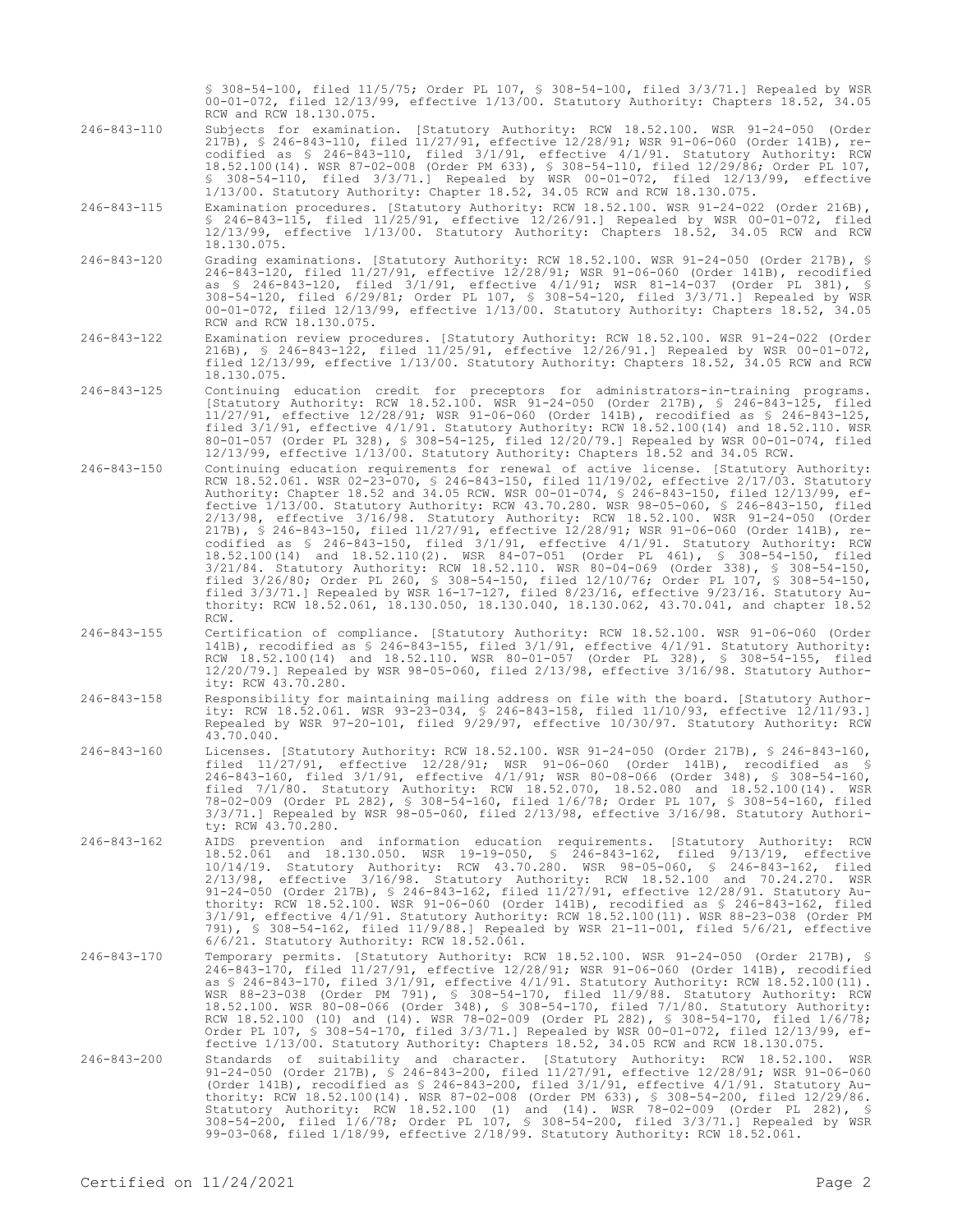- 246-843-220 Complaints and hearing procedures. [Statutory Authority: RCW 18.52.100. WSR 91-24-050 (Order 217B), § 246-843-220, filed 11/27/91, effective 12/28/91; WSR 91-06-060 (Order 141B), recodified as § 246-843-220, filed 3/1/91, effective 4/1/91. Statutory Authority: RCW 18.52.090(2), 18.52.150, 18.52.100 (4), (5), (6) and (14). WSR 78-02-009 (Order PL 282), § 308-54-220, filed 1/6/78; Order PL 107, § 308-54-220, filed 3/3/71.] Repealed by WSR 99-03-067, filed 1/18/99, effective 2/18/99. Statutory Authority: RCW 18.52.061.
- 246-843-225 Issuance of subpoenas—Administering oaths and affirmations—Ruling when board or hearing panel not in session. [Statutory Authority: RCW 18.52.100. WSR 91-06-060 (Order 141B), recodified as § 246-843-225, filed 3/1/91, effective 4/1/91; WSR 80-08-066 (Order 348), § 308-54-225, filed 7/1/80. Statutory Authority: RCW 18.52.155. WSR 78-02-009 (Order PL 282), § 308-54-225, filed 1/6/78.] Repealed by WSR 99-03-067, filed 1/18/99, effective 2/18/99. Statutory Authority: RCW 18.52.061.
- 246-843-240 Restoration and reinstatement of licenses. [Statutory Authority: RCW 18.52.100. WSR 91-24-050 (Order 217B), § 246-843-240, filed 11/27/91, effective 12/28/91; WSR 91-06-060 (Order 141B), recodified as § 246-843-240, filed 3/1/91, effective 4/1/91. Statutory Authority: RCW 18.52.100(14) and 18.52.120. WSR 78-02-009 (Order PL 282), § 308-54-240, filed 1/6/78; Order PL 107, § 308-54-240, filed 3/3/71.] Repealed by WSR 95-07-128, filed 3/22/95, effective 4/22/95. Statutory Authority: RCW 18.52.061.
- 246-843-250 Duplicate licenses. [Statutory Authority: RCW 18.52.100. WSR 91-24-050 (Order 217B), § 246-843-250, filed 11/27/91, effective 12/28/91; WSR 91-06-060 (Order 141B), recodified as § 246-843-250, filed 3/1/91, effective 4/1/91; Order PL 107, § 308-54-250, filed 3/3/71.] Repealed by WSR 98-05-060, filed 2/13/98, effective 3/16/98. Statutory Authority: RCW 43.70.280.
- 246-843-320 Renewal of licenses. [Statutory Authority: RCW 18.52.061. WSR 95-07-128, § 246-843-320, filed 3/22/95, effective 4/22/95. Statutory Authority: RCW 18.52.100. WSR 91-24-050 (Order 217B), § 246-843-320, filed 11/27/91, effective 12/28/91; WSR 91-06-060 (Order 141B), recodified as § 246-843-320, filed 3/1/91, effective 4/1/91. Statutory Authority: RCW 18.52.100(14). WSR 87-02-008 (Order PM 633), § 308-54-320, filed 12/29/86. Statutory Authority: RCW 43.24.140. WSR 80-04-057 (Order 337), § 308-54-320, filed 3/24/80.] Repealed by WSR 98-05-060, filed 2/13/98, effective 3/16/98. Statutory Authority: RCW 43.70.280.

**WAC 246-843-010 General definitions.** The definitions in this section apply throughout this chapter unless the context clearly requires otherwise:

(1) "Active administrative charge" means direct participation in the operating concerns of a nursing home. Operating concerns include, but are not limited to, interaction with staff and residents, liaison with the community, liaison with regulatory agencies, pertinent business and financial responsibilities, planning and other activities as identified in the most current job analysis published by the National Association of Boards of Examiners for Long Term Care Administrators.

(2) "Administrator-in-training (AIT)" means an individual in a nursing home training program approved by the board.

(3) "Board" means the state board of nursing home administrators, established under chapter 18.52 RCW, representative of the professions and institutions concerned with the care of the chronically ill and infirm aged patients.

(4) "Collocated facilities" means more than one licensed nursing facility situated on a contiguous or adjacent property, whether or not there are intersecting streets. Other criteria to qualify as a collocated facility would be determined by the nursing home licensing agency under chapter 18.51 RCW.

(5) "Department of health" or "DOH" means the agency responsible for issuing licenses to nursing home administrators under chapter 18.52 RCW.

(6) "Health service executive" or "HSE" means a voluntary qualification standard issued by the National Association of Long Term Care Administrators Board (NAB) that recognizes a common core and unique entry level competencies by line of service. Successful demonstration of this combination of competencies is measured by education, experience, and examination that meets or exceeds the current NAB requirements to practice as a nursing home administrator, an assisted living administrator, and an administrator practicing in the field of home and community based service in the majority of jurisdictions.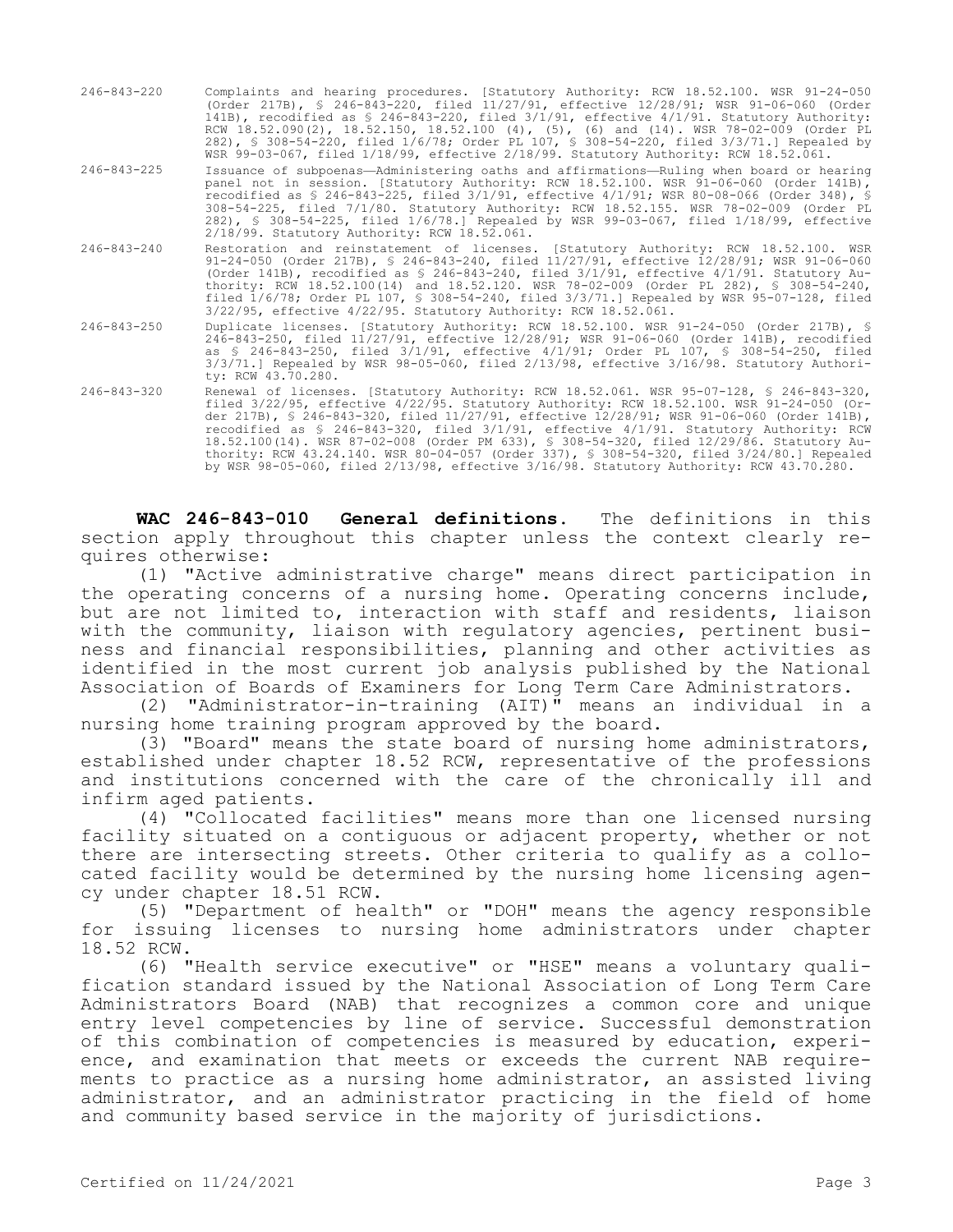(7) The "National Association of Long Term Care Administrators Boards" or "NAB" means the national organization of regulatory boards and agencies responsible for licensure of long-term care administrators in all fifty states and the District of Columbia.

(8) "On-site, full-time administrator" means an individual, licensed under chapter 18.52 RCW, who is in active administrative charge of one nursing home facility or collocated facilities for a minimum of:

(a) Four days per week and an average of forty hours per week, if administering a facility with fifty or more nursing home beds;

(b) Four days per week and an average of thirty hours per week, if administering a facility with thirty-one to forty-nine nursing home beds; or

(c) Four days per week and an average of twenty hours per week, if administering a facility with one to thirty nursing home beds.

(9) "Person" means an individual and does not include the terms firm, corporation, institutions, public bodies, joint stock associations, and other such entities.

[Statutory Authority: RCW 18.52.061 and 18.130.050. WSR 19-19-050, § 246-843-010, filed 9/13/19, effective 10/14/19. Statutory Authority: RCW 18.52.061, 18.130.050, 18.130.040, 18.130.062, 43.70.041, and chapter 18.52 RCW. WSR 16-17-127, § 246-843-010, filed 8/23/16, effective 9/23/16. Statutory Authority: 2011 c 366 and RCW 18.52.030. WSR 12-14-051, § 246-843-010, filed 6/28/12, effective 7/29/12. Statutory Authority: Chapters 18.52 and 34.05 RCW. WSR 00-01-071, § 246-843-010, filed 12/13/99, effective 1/13/00. Statutory Authority: RCW 18.52.061. WSR 95-07-128, § 246-843-010, filed 3/22/95, effective 4/22/95; WSR 93-13-004 (Order 371B), § 246-843-010, filed 6/3/93, effective 7/4/93. Statutory Authority: RCW 18.52.100. WSR 91-24-050 (Order 217B), § 246-843-010, filed 11/27/91, effective 12/28/91; WSR 91-06-060 (Order 141B), recodified as § 246-843-010, filed 3/1/91, effective 4/1/91. Statutory Authority: RCW 18.52.100(14). WSR 87-02-008 (Order PM 633), § 308-54-020, filed 12/29/86; Order PL 107, § 308-54-020, filed 3/3/71.]

**WAC 246-843-070 Examination.** (1) An applicant for nursing home administrator licensure must submit proof of taking and passing the NAB nursing home administrator examination with a scale score of one hundred thirteen; or

(2) If the applicant was licensed prior to 1986, the applicant may submit proof of taking and passing the examination offered by professional examination services (PES).

[Statutory Authority: RCW 18.52.061 and 18.130.050. WSR 19-19-050, § 246-843-070, filed 9/13/19, effective 10/14/19. Statutory Authority: RCW 18.52.061, 18.130.050, 18.130.040, 18.130.062, 43.70.041, and chapter 18.52 RCW. WSR 16-17-127, § 246-843-070, filed 8/23/16, effective 9/23/16. Statutory Authority: Chapters 18.52, 34.05 RCW and RCW 18.130.075. WSR 00-01-072, § 246-843-070, filed 12/13/99, effective 1/13/00. Statutory Authority: RCW 18.52.100. WSR 91-06-060 (Order 141B), recodified as § 246-843-070, filed 3/1/91, effective 4/1/91; Order PL 107, § 308-54-070, filed 3/3/71.]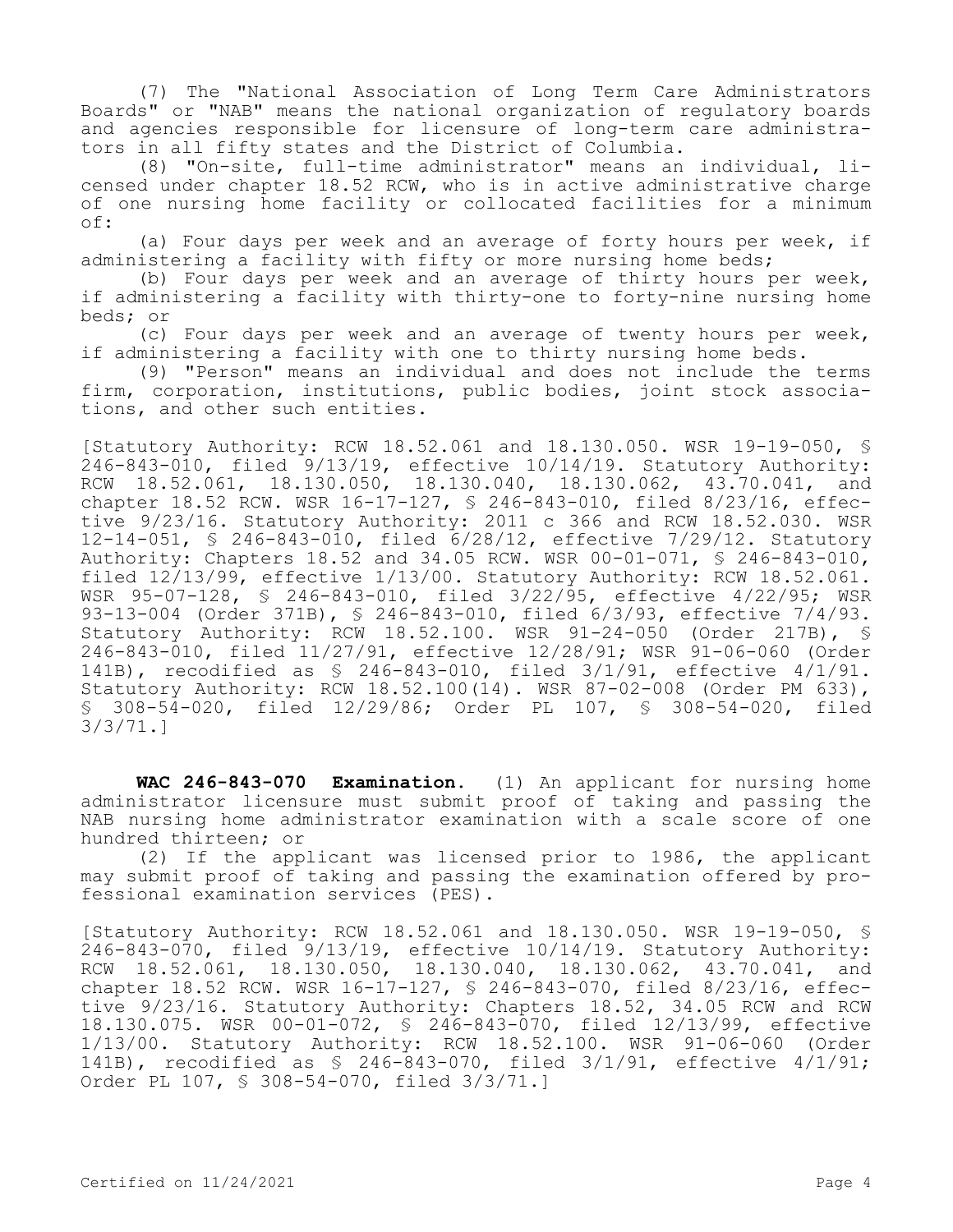**WAC 246-843-071 Application.** (1) An applicant for licensure as a nursing home administrator shall:

(a) Be at least twenty-one years old;

(b) Submit to DOH a completed application for licensure provided by DOH that includes all information requested and payment of fees as required in chapter 246-12 WAC, Part 2 and WAC 246-843-990;

(c) Request the official transcripts of successful completion of a baccalaureate degree to be sent directly to DOH from a recognized institution of higher learning. A "recognized institution of higher learning" is a degree granting institution that is:

(i) Accredited by an organization recognized by the Council for Higher Education Accreditation (CHEA) and is included in the CHEA list recognized accrediting organizations; or

(ii) Accredited by an organization recognized by the United States Department of Education (USDOE) and is included in the USDOE Database of Accredited Postsecondary Institutions and Programs; or

(iii) A foreign institution with a program that the board has found to be the equivalent of programs approved by CHEA or by the US-DOE. The transcript must also be evaluated and found to be valid and the academic program the equivalent of programs approved by CHEA or the USDOE, by:

(A) An organization that is a current member of the National Association of Credential Evaluation Services (NACES); or

(B) An organization that is a current member of the Association of International Credential Evaluators, Inc. (AICE).

(d) Verification of successful completion of seven hours of AIDS education and training as required in chapter 246-12 WAC, Part 8;

(e) Documentation of having satisfied training requirements including that the applicant:

(i) Has successfully completed an AIT program as described in WAC 246-843-090 and 246-843-091; or

(ii) Has met the requirements for an AIT exemption described in WAC 246-843-093.

(f) Documentation that the applicant has successfully passed the examination as described in WAC 246-843-070.

(2) If an applicant is required to complete an AIT program, the applicant may concurrently earn their degree but shall submit proof of enrollment in a degree program at a recognized institution of higher learning. The transcript showing successful completion of the degree, sent directly from the institution, must be received before the applicant is approved to take the current NAB national examination.

(3) An applicant who has HSE designation from NAB may submit verification of the HSE directly from NAB to verify that he or she meets the requirements of subsection (1)(c) and (f) of this section.

(4) An applicant licensed as a nursing home administrator outside the state of Washington may apply for initial licensure through endorsement by meeting the requirements of WAC 246-843-230.

[Statutory Authority: RCW 18.52.061 and 18.130.050. WSR 19-19-050, § 246-843-071, filed 9/13/19, effective 10/14/19. Statutory Authority: RCW 18.52.061, 18.130.050, 18.130.040, 18.130.062, 43.70.041, and chapter 18.52 RCW. WSR 16-17-127, § 246-843-071, filed 8/23/16, effective 9/23/16. Statutory Authority: Chapters 18.52, 34.05 RCW and RCW 18.130.075. WSR 00-01-072, § 246-843-071, filed 12/13/99, effective 1/13/00.]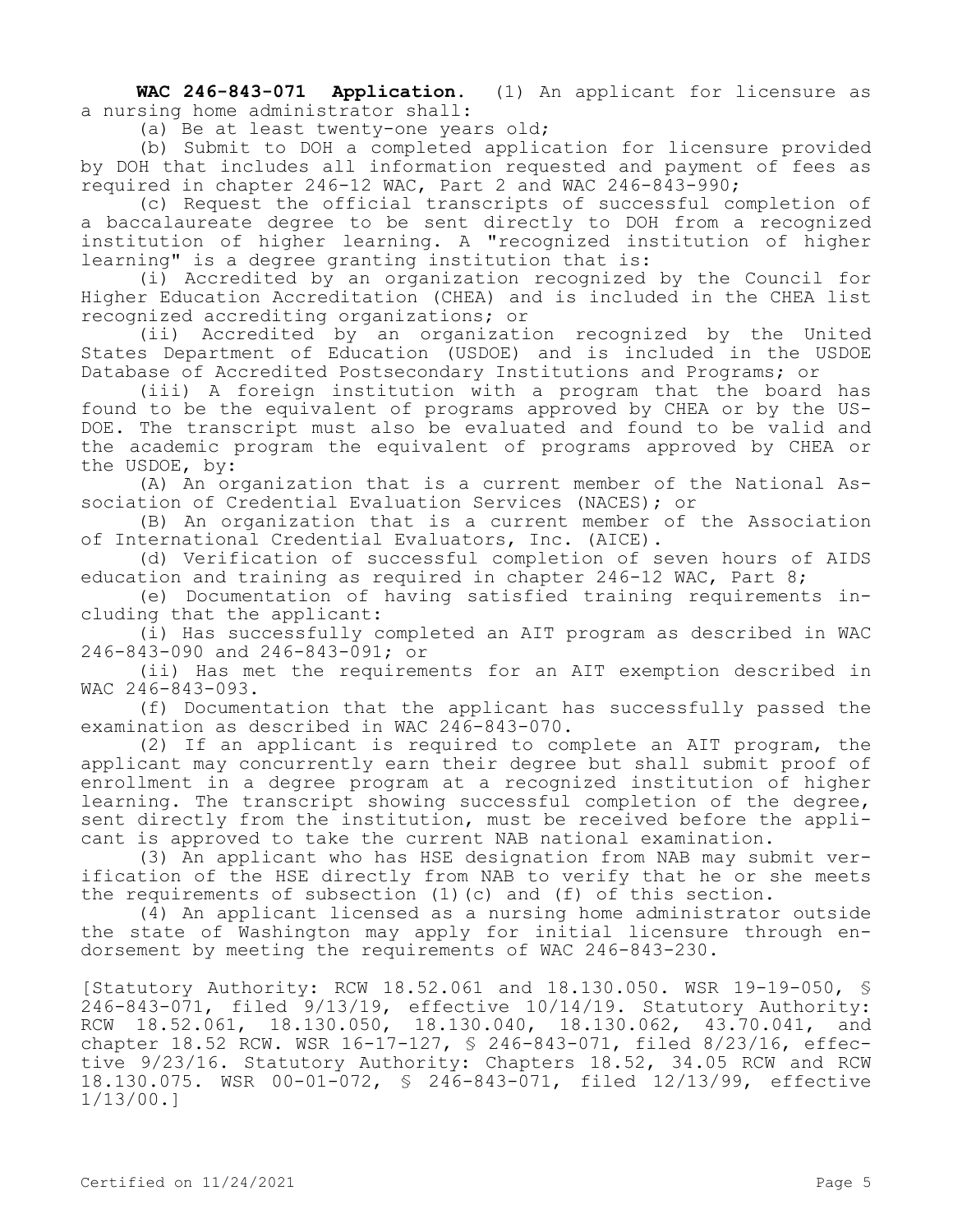**WAC 246-843-090 Administrator-in-training program.** To qualify for a nursing home administrator license, an applicant must successfully complete a board approved nursing home administrator-in-training (AIT) program as described below:

(1) The AIT program must:

(a) Be under the guidance and supervision of a qualified preceptor as described in WAC 246-843-095;

(b) Be designed to provide for individual learning experiences and instruction based upon the person's academic background, training, and experience;

(c) Provide for a broad range of experience with a close working relationship between preceptor and AIT. A sponsoring facility of less than fifty beds will be considered for an AIT program only if there is a board approved plan to broaden the AIT experience with an equal percentage of experience in a larger facility;

(d) Be described in a prospectus signed by the preceptor. The prospectus must include a description of the rotation through departments. The board must approve the prospectus before the AIT program start date.

(2) The AIT program prospectus shall include the following components:

(a) A minimum of ninety percent of the required AIT program hours are spent in a rotation through each department of a resident occupied nursing home licensed under chapter 18.51 RCW or a Washington state veterans home established under chapter 72.36 RCW.

(b) The remaining ten percent of the AIT program will include:

(i) A written project assignment including at least one problemsolving assignment to improve the nursing home or nursing home procedures. A description of the project must be submitted in writing to the board and approved before the AIT program start date. The description of the project should indicate the definition of the project and method of approach such as data gathering. A project report that includes possible alternatives, conclusions, and final recommendations to improve the facility or procedure is to be submitted to the board for approval at least ten days before the scheduled end date of the AIT program;

(ii) Planned reading and writing assignments as designated by the preceptor; and

(iii) Other planned learning experiences including learning about other health and social services agencies in the community.

(3) The AIT program must be approved by the board before the AIT may begin the program.

(4) Quarterly written reports to the board shall include a detailed outline of AIT activities during the reporting period. Reports must be submitted by both the AIT and preceptor.

(5) Changes in the AIT program, including a change of preceptor, facility or topic, must be immediately reported in writing to the board. A request for change must be in writing and explain why the change is needed. The request must be co-signed by the AIT and the approved preceptor. In cases where the preceptor is no longer available, the request may be signed by the governing body. Only two changes for the duration of the AIT program will be allowed.

(6) A site visit by a board member will take place before the program plan is considered complete.

(7) The board may withdraw approval or alter conditions under which approval was given if the board finds that the approved program has not been or is not being followed.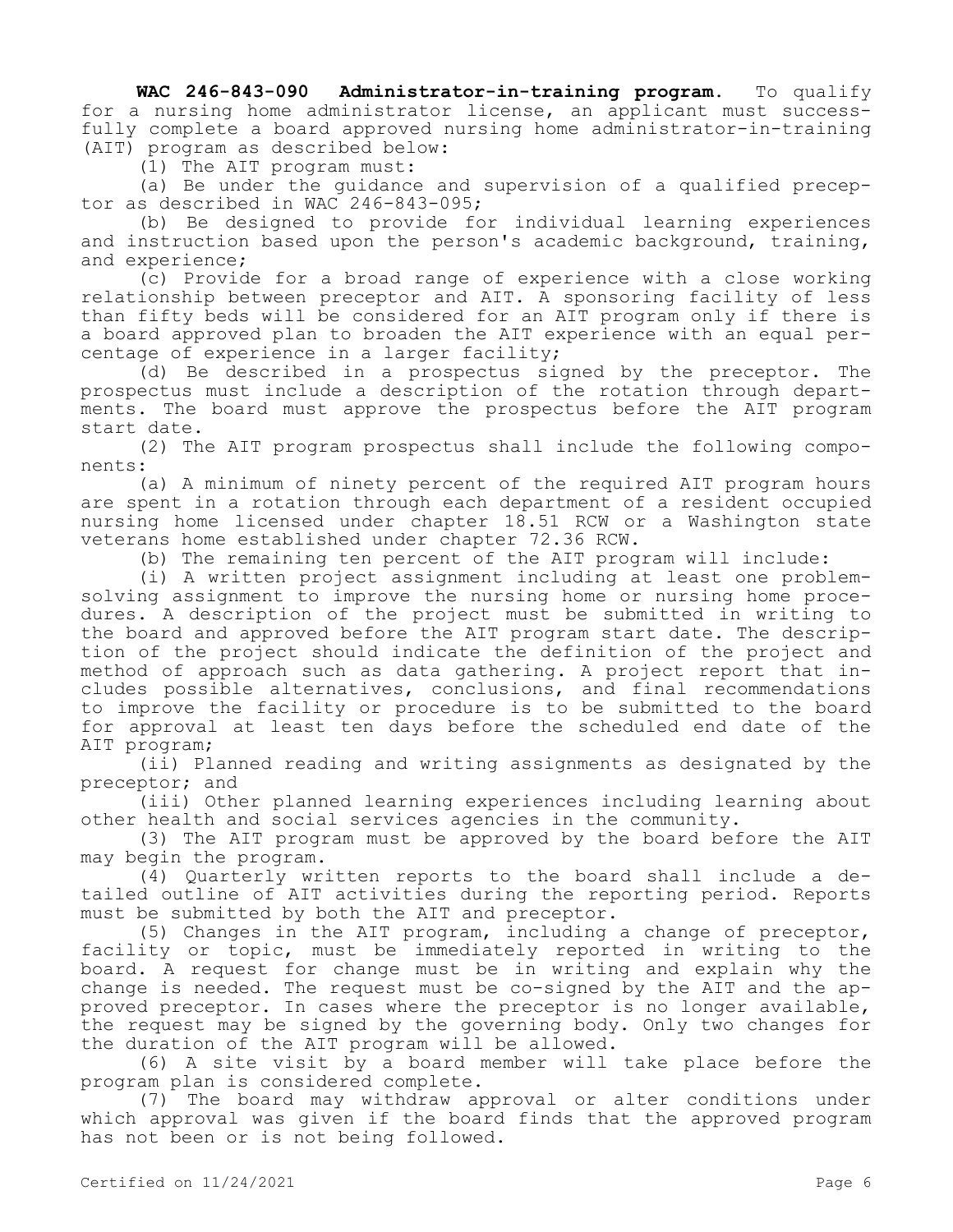[Statutory Authority: RCW 18.52.061 and 18.130.050. WSR 19-19-050, § 246-843-090, filed 9/13/19, effective 10/14/19. Statutory Authority: RCW 18.52.061, 18.130.050, 18.130.040, 18.130.062, 43.70.041, and chapter 18.52 RCW. WSR 16-17-127, § 246-843-090, filed 8/23/16, effective 9/23/16. Statutory Authority: Chapters 18.52 and 34.05 RCW. WSR 00-01-070, § 246-843-090, filed 12/13/99, effective 1/13/00. Statutory Authority: RCW 18.52.061. WSR 95-07-128, § 246-843-090, filed 3/22/95, effective 4/22/95; WSR 93-23-034, § 246-843-090, filed 11/10/93, effective 12/11/93; WSR 93-13-004 (Order 371B), § 246-843-090, filed 6/3/93, effective 7/4/93. Statutory Authority: RCW 18.52.100. WSR 91-24-050 (Order 217B), § 246-843-090, filed 11/27/91, effective 12/28/91; WSR 91-06-060 (Order 141B), recodified as \$ 246-843-090,<br>filed 3/1/91, effective 4/1/91. Statutory Authority: RCW filed 3/1/91, effective 4/1/91. Statutory Authority: RCW 18.52.100(14). WSR 87-02-008 (Order PM 633), § 308-54-090, filed 12/29/86; Order PL 260, § 308-54-090, filed 12/10/76; Order PL 164, § 308-54-090, filed 3/27/74, effective 1/1/75; Order PL 107, § 308-54-090, filed 3/3/71.]

**WAC 246-843-091 Length of AIT program.** An applicant shall complete a one thousand five hundred hour AIT program. The program length may be reduced based on the following:

(1) A one thousand hour AIT program may be granted for individuals with a minimum of:

(a) Two years' experience as a department manager in a state licensed nursing home or hospital with demonstrated supervisory and budgetary responsibility;

(b) Five years' experience working in a nursing home; or

(c) Successful completion of a four year degree program in health administration or nursing; or

(d) An applicant may be allowed to complete a one thousand hour AIT program in Washington if they have successfully completed at least five hundred hours but less than one thousand hours of an AIT program approved in another state.

(2) A five hundred hour AIT program may be granted for individuals with a minimum of two years' experience in the last five years with demonstrated supervisory and budgetary responsibility in one of the following positions or their equivalent:

(a) Hospital administrator;

(b) Assistant administrator in a state licensed nursing home or hospital;

(c) Director of a hospital based skilled nursing facility;

(d) Director of a subacute or transitional care unit;

(e) Director of the department of nursing in a state licensed nursing home;

(f) Health care consultant to the long-term care industry;

(g) Director of community-based long-term care service;

(h) Director or regional director of rehabilitation services in a skilled nursing facility;

(i) An applicant may be allowed to complete a five hundred hour AIT program in Washington if they have successfully completed at least one thousand hours of an AIT program approved in another state.

(3) A five hundred hour program may be granted for individuals with a master's degree in health administration or nursing.

(4) At the discretion of the board, veterans who have military experience equal to the civilian classifications and time limits in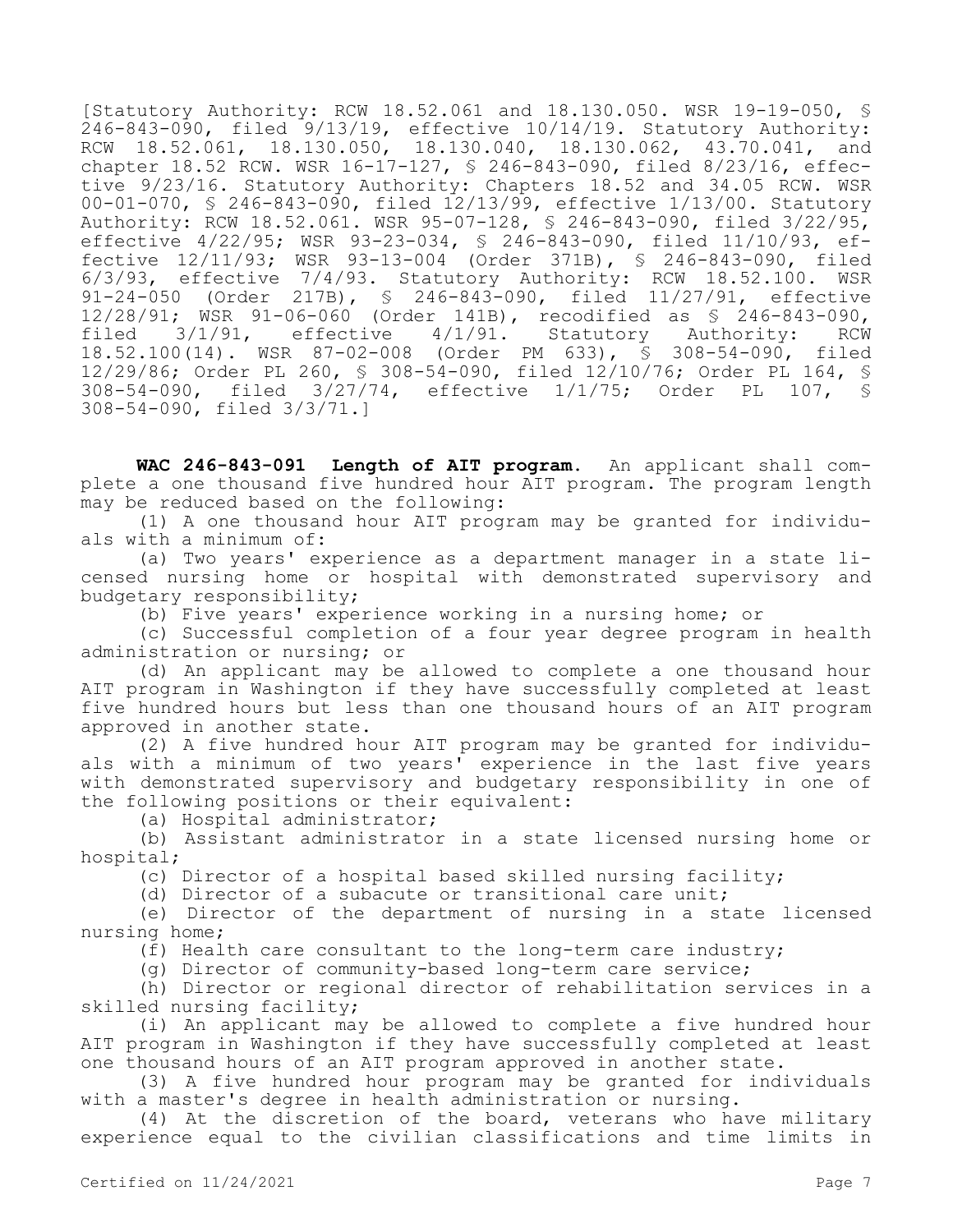subsections (2) and (3) of this section are eligible for a reduced AIT as described in subsections (2) and (3) of this section.

[Statutory Authority: RCW 18.52.061 and 18.130.050. WSR 19-19-050, § 246-843-091, filed 9/13/19, effective 10/14/19. Statutory Authority: RCW 18.52.061, 18.130.050, 18.130.040, 18.130.062, 43.70.041, and chapter 18.52 RCW. WSR 16-17-127, § 246-843-091, filed 8/23/16, effective 9/23/16.]

**WAC 246-843-093 Exemption.** An applicant is not required to complete an AIT program if:

(1) An individual has completed a minimum of five years' experience in the last seven years with extensive supervisory and budgetary responsibility in one of the following positions or their equivalent as determined by the board:

(a) Hospital administrator;

(b) Assistant administrator in a hospital or state licensed nursing home;

(c) Director of a hospital based skilled nursing facility;

(d) Director of a subacute or transitional care unit; or

(e) Regional director of rehabilitation services in a skilled nursing facility.

(2) A veteran who has military experience equal to the civilian classifications and time limits listed in subsection (1)(a) through (e) of this section.

(3) An individual has worked as a licensed nursing home administrator for a minimum of two years in the past five years.

(4) An individual has graduated with a baccalaureate or graduate degree in long-term care administration from a program accredited by NAB.

(5) An individual has graduated from a degree program in a recognized educational institution that included a one thousand hour practical experience (practicum) in a nursing home. This practical experience must be structured to allow a student a majority of time in a systematic rotation through each department of a resident-occupied nursing home. The practical experience shall include planned readings, writing, and project assignments. The practical experience shall include regular contact with the administrator of the facility in which the practical experience was completed.

(6) An individual has been issued an HSE designation from NAB.

[Statutory Authority: RCW 18.52.061 and 18.130.050. WSR 19-19-050, §  $246-843-093$ , filed  $9/13/19$ , effective  $10/14/19$ . Statutory Authority: RCW 18.52.061, 18.130.050, 18.130.040, 18.130.062, 43.70.041, and chapter 18.52 RCW. WSR 16-17-127, § 246-843-093, filed 8/23/16, effective 9/23/16. Statutory Authority: Chapters 18.52 and 34.05 RCW. WSR 00-01-070, § 246-843-093, filed 12/13/99, effective 1/13/00.]

**WAC 246-843-095 Preceptors for administrator-in-training pro**grams. The preceptor shall submit a statement to the board describing his or her qualifications and an agreement to perform the duties of a preceptor.

(1) Qualifications of preceptor:

(a) The preceptor must be actively practicing as a nursing home administrator for a duration of no less than three years prior to the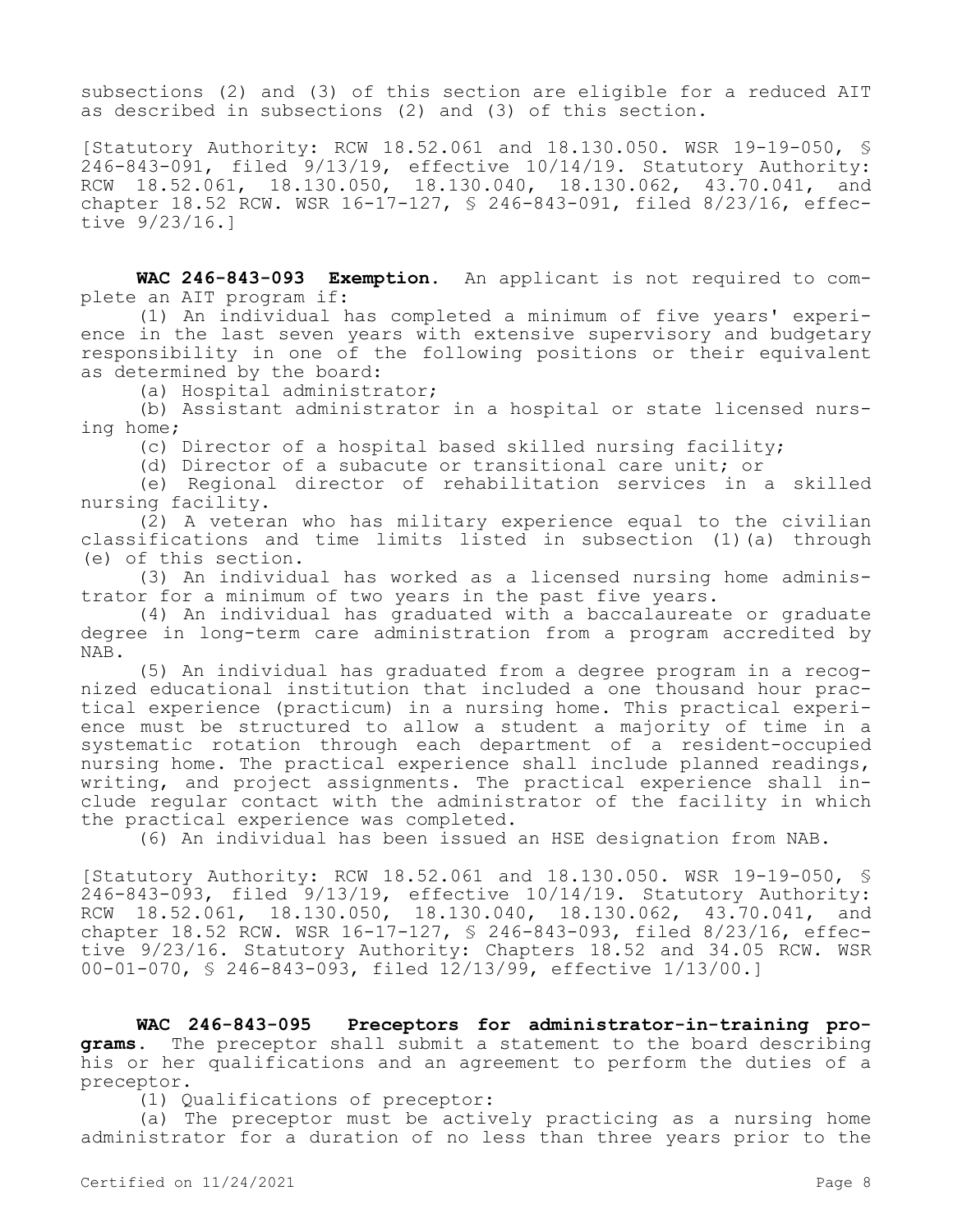submission of the AIT applicant's initial application for an AIT credential.

(b) The preceptor must be employed full time as the nursing home administrator in the facility where the AIT is trained.

(c) The preceptor shall have an unrestricted license.

(2) Duties of the preceptor:

(a) The preceptor shall take the time necessary and have at least a weekly face-to-face conference with the AIT about the activities of the AIT relative to the training program and the nursing home.

(b) The preceptor shall evaluate the AIT and submit quarterly reports to the board on the progress of the AIT program.

(c) The preceptor shall provide learning opportunities that support the AIT's preparation to succeed on the licensure examination and competently assume the responsibilities of a nursing home administrator.

(3) A preceptor is limited to the supervision of only one AIT unless the preceptor has prior approval from the board.

(4) The board may periodically review and evaluate the quality of AIT programs and preceptor performance.

[Statutory Authority: RCW 18.52.061 and 18.130.050. WSR 19-19-050, §  $246-843-095$ , filed  $9/13/19$ , effective  $10/14/19$ . Statutory Authority: RCW 18.52.061, 18.130.050, 18.130.040, 18.130.062, 43.70.041, and chapter 18.52 RCW. WSR 16-17-127, § 246-843-095, filed 8/23/16, effective 9/23/16. Statutory Authority: Chapters 18.52 and 34.05 RCW. WSR 00-01-070, § 246-843-095, filed 12/13/99, effective 1/13/00. Statutory Authority: RCW 18.52.100. WSR 91-24-050 (Order 217B), § 246-843-095, filed 11/27/91, effective 12/28/91; WSR 91-06-060 (Order 141B), recodified as  $$ 246-843-095$ , filed  $3/1/91$ , effective  $4/1/91$ . Statutory Au-<br>thority: RCW 18.52.100(14). WSR 87-02-008 (Order PM 633),  $$$ 18.52.100(14). WSR 87-02-008 (Order PM 308-54-095, filed 12/29/86. Statutory Authority: RCW 18.52.100 (2) and (14). WSR 78-02-009 (Order PL 282), § 308-54-095, filed 1/6/78.]

**WAC 246-843-130 Continuing education requirements.** (1) A licensed nursing home administrator shall demonstrate completion of thirty-six hours of continuing education every two years and comply with chapter 246-12 WAC, Part 7.

(2) Continuing education approved by the National Continuing Education Review Service (NCERS) is acceptable for continuing education credit.

(3) Continuing education that is not approved by NCERS must meet the following requirements:

(a) The basic methods of continuing education learning are:

(i) Seminars;

(ii) Teleconferencing;

- (iii) Webinars; and
- (iv) Self-study programs.

(b) Continuing education courses shall consist of a minimum of one hour of instruction. Hours are based upon clock hours and are calculated in half hour increments. College courses are rated at fifteen hours per each semester unit and ten hours per each quarter credit.

(c) Continuing education must relate to nursing home administration, be designed to promote continued knowledge and skills with nursing home administration standards, and improve and enhance professional competencies. Continuing education must fit within the following subjects: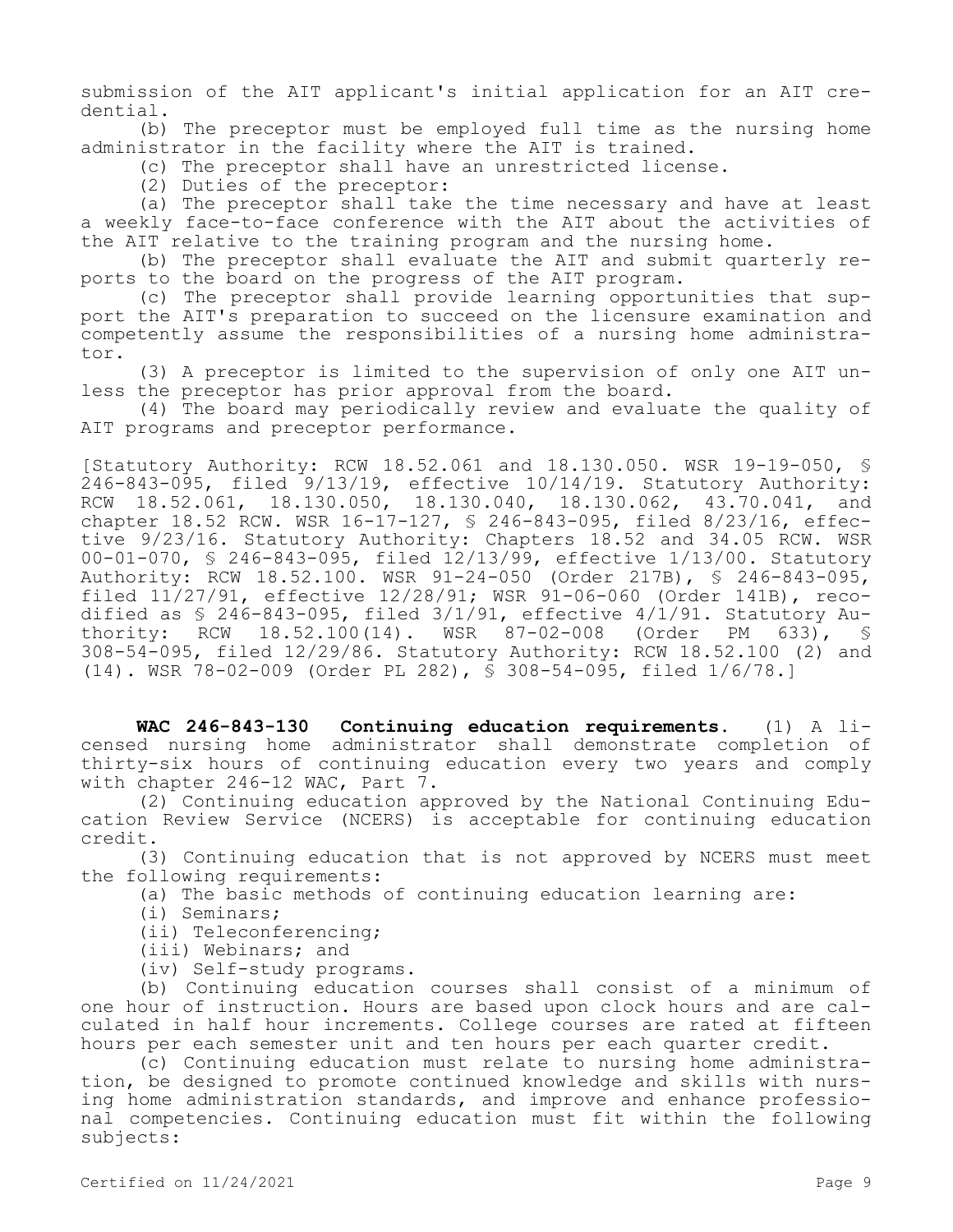(i) Resident centered care;

(ii) Human resources;

(iii) Finance;

(iv) Environment;

(v) Leadership and management;

(vi) Suicide prevention;

(vii) Cultural competency training;

(viii) Laws relating to Washington state nursing homes;

(ix) Pandemic response and compliance measures. Examples include, but are not limited to, infection control measures, resident engagement, personal protective equipment procurement and training, emergency staffing, writing and updating policies and procedures pertaining to pandemic management, and other pandemic-related training.

(d) The licensee shall retain proof of course completion. To receive full credit, attendees shall attend the full program. The maximum number of hours allowed for continuing education is twelve hours per day.

(e) Until December 31, 2022, licensees due to demonstrate completion of continuing education may accrue up to thirty-six of those hours in pandemic response and compliance measure subjects described in (c)(ix) of this subsection. During this time, if proof of course completion is not provided for pandemic response and compliance measure courses earned under self-study programs as allowed under (a)(iv) of this subsection, the licensee may sign an attestation on a form provided by the department.

(4) Continuing education credit of two hours per month may be granted to a preceptor of an administrator-in-training program.

(5) Continuing education credit of a maximum of two hours per month may be granted for serving as a board member for the board of nursing home administrators.

(6) Within one hundred eighty days after becoming licensed, a nursing home administrator shall attend a board approved course on laws relating to nursing homes in Washington. The board will grant retroactive credit to those licensees who obtain the required training as administrators-in-training under WAC 246-843-090. The state law training course consists of a minimum of a six-hour program, with formal training objectives, that covers the requirements of chapter 18.52 RCW and essential areas of laws that apply to nursing homes regulated by the department of social and health services under chapter 388-97 WAC to include:

(a) Resident services, medical and social;

(b) Resident rights, including resident decision making, informed consent, advance directives and notices to residents;

(c) Enforcement;

(d) Criminal history inquiries;

(e) Differences between federal and state law.

[Statutory Authority: RCW 18.52.061. WSR 21-17-079, § 246-843-130, filed 8/12/21, effective 10/10/21. Statutory Authority: RCW 18.52.061 and 18.130.050. WSR 19-19-050, § 246-843-130, filed 9/13/19, effective 10/14/19. Statutory Authority: RCW 18.52.061, 18.130.050, 18.130.040, 18.130.062, 43.70.041, and chapter 18.52 RCW. WSR 16-17-127, § 246-843-130, filed 8/23/16, effective 9/23/16. Statutory Authority: Chapters 18.52 and 34.05 RCW. WSR 00-01-074, § 246-843-130, filed 12/13/99, effective 1/13/00. Statutory Authority: RCW 18.52.100. WSR 91-24-050 (Order 217B), § 246-843-130, filed 11/27/91, effective 12/28/91; WSR 91-06-060 (Order 141B), recodified as § 246-843-130,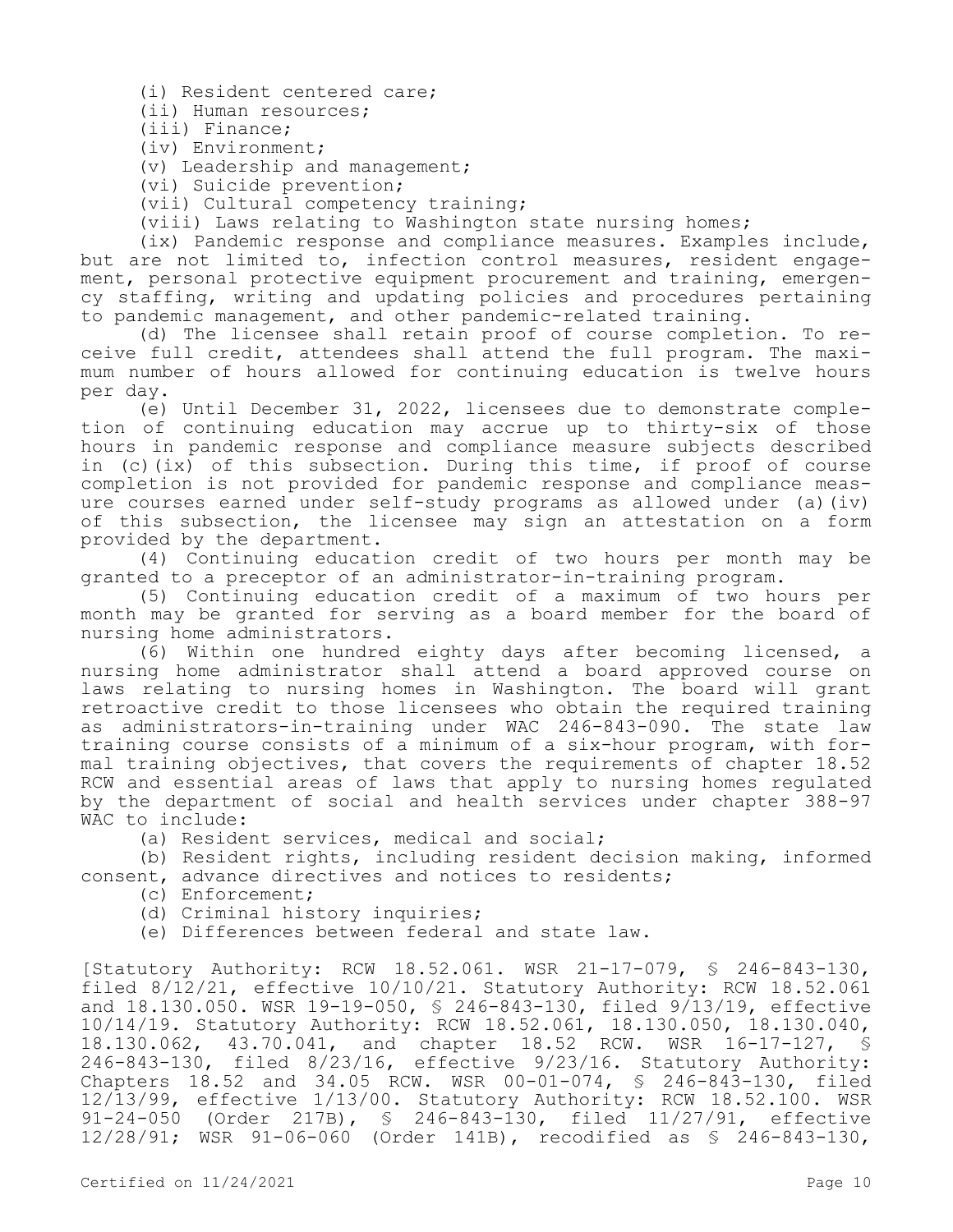filed 3/1/91, effective 4/1/91. Statutory Authority: RCW 18.52.100(11). WSR 88-23-038 (Order PM 791), § 308-54-130, filed 11/9/88. Statutory Authority: RCW 18.52.100(14) and 18.52.110(2). WSR 82-20-092 (Order PL 407), § 308-54-130, filed 10/6/82. Statutory Authority: RCW 18.52.100(14) and 18.52.110. WSR 80-01-057 (Order PL 328), § 308-54-130, filed 12/20/79; Order PL 265, § 308-54-130, filed 3/21/77; Order PL 260, § 308-54-130, filed 12/10/76; Order PL 107, § 308-54-130, filed 3/3/71.]

**WAC 246-843-180 Expired license.** (1) To return to active status, the nursing home administrator shall meet the requirements of WAC 246-12-040.

(2) If the license has been expired for five years or more, the nursing home administrator shall also meet one of the following requirements:

(a) Provide proof of an active status license as a nursing home administrator from another state that has requirements that are substantially equivalent to Washington requirements;

(b) Provide proof that the applicant has been in active practice as a licensed nursing home administrator in another jurisdiction during that time; or

(c) Successfully pass the current licensing examination.

[Statutory Authority: RCW 18.52.061 and 18.130.050. WSR 19-19-050, § 246-843-180, filed 9/13/19, effective 10/14/19. Statutory Authority: RCW 18.52.061, 18.130.050, 18.130.040, 18.130.062, 43.70.041, and chapter 18.52 RCW. WSR 16-17-127, § 246-843-180, filed 8/23/16, effective 9/23/16. Statutory Authority: RCW 18.52.061. WSR 02-23-070, § 246-843-180, filed 11/19/02, effective 2/17/03. Statutory Authority: RCW 43.70.280. WSR 98-05-060, § 246-843-180, filed 2/13/98, effective 3/16/98. Statutory Authority: RCW 18.52.061. WSR 93-13-004 (Order 371B), § 246-843-180, filed 6/3/93, effective 7/4/93. Statutory Authority: RCW 18.52.100. WSR 91-24-022 (Order 216B), § 246-843-180, filed 11/25/91, effective 12/26/91; WSR 91-06-060 (Order 141B), recodified as  $$ 246-843-180$ , filed  $3/1/91$ , effective  $4/1/91$ . Statutory Authority: RCW 18.52.100(14). WSR 86-01-086 (Order PL 576), § 308-54-180, filed 12/18/85. Statutory Authority: RCW 18.52.100. WSR 80-08-066 (Order 348), § 308-54-180, filed 7/1/80; Order PL 260, § 308-54-180, filed 12/10/76; Order PL 107, § 308-54-180, filed 3/3/71.]

**WAC 246-843-205 Standards of conduct.** Licensed nursing home administrators must be on-site full time as defined in WAC 246-843-010 (5) and in active administrative charge of the licensed nursing home, as licensed under chapter 18.51 RCW, in which they have consented to serve as administrator.

[Statutory Authority: RCW 18.52.061, 18.130.050, 18.130.040, 18.130.062, 43.70.041, and chapter 18.52 RCW. WSR 16-17-127, § 246-843-205, filed 8/23/16, effective 9/23/16. Statutory Authority: 2011 c 366 and RCW 18.52.030. WSR 12-14-051, § 246-843-205, filed 6/28/12, effective 7/29/12. Statutory Authority: Chapters 18.52 and 34.05 RCW. WSR 00-01-067, § 246-843-205, filed 12/13/99, effective 1/13/00. Statutory Authority: RCW 18.52.061. WSR 95-07-128, § 246-843-205, filed 3/22/95, effective 4/22/95; WSR 93-13-004 (Order 371B), § 246-843-205, filed 6/3/93, effective 7/4/93. Statutory Au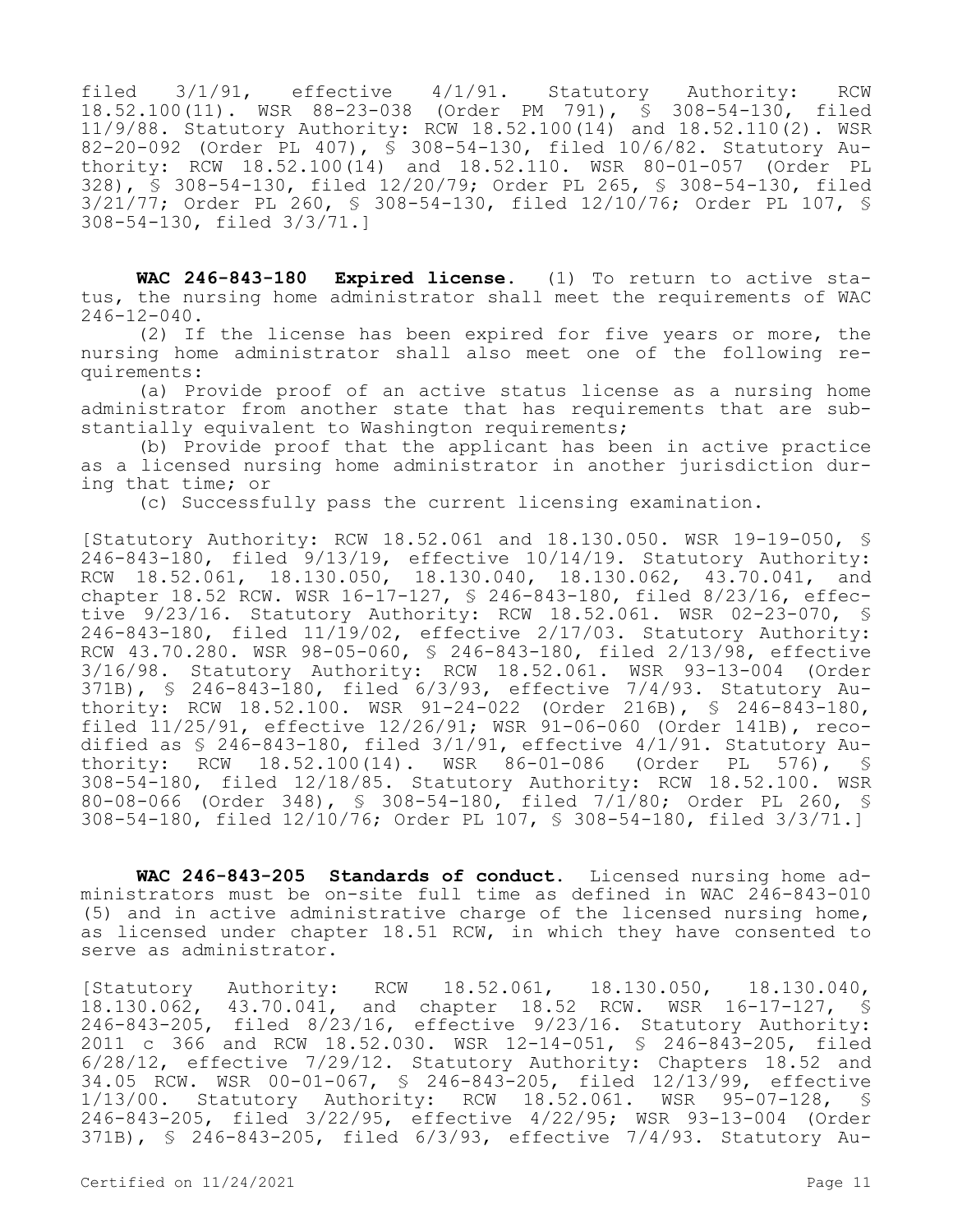thority: RCW 18.52.100. WSR 91-24-050 (Order 217B), § 246-843-205, filed 11/27/91, effective 12/28/91; WSR 91-06-060 (Order 141B), recodified as § 246-843-205, filed 3/1/91, effective 4/1/91; Order PL 164, § 308-54-205, filed 3/27/74.]

**WAC 246-843-230 Endorsement.** (1) The board may issue a license on the basis of licensure in good standing from another state to a nursing home administrator if that state requires qualifications substantially equivalent to qualifications required by RCW 18.52.071 and WAC 246-843-090. To obtain a license by endorsement the applicant shall:

(a) Satisfy requirements listed in WAC  $246-831-071$   $[246-843-071]$ .

(b) Submit verification forms from all states in which currently or previously licensed that verifies the applicant was or is currently licensed and confirms licensure status.

(2) Applicants who are currently certified by the American College of Health Care Administrators (ACHCA) are exempt from taking the current NAB national examination.

[Statutory Authority: RCW 18.52.061 and 18.130.050. WSR 19-19-050, §  $246-843-230$ , filed  $9/13/19$ , effective  $10/14/19$ . Statutory Authority: RCW 18.52.061, 18.130.050, 18.130.040, 18.130.062, 43.70.041, and chapter 18.52 RCW. WSR 16-17-127, § 246-843-230, filed 8/23/16, effective 9/23/16. Statutory Authority: Chapters 18.52, 34.05 RCW and RCW 18.130.075. WSR 00-01-072, § 246-843-230, filed 12/13/99, effective 1/13/00. Statutory Authority: RCW 43.70.280. WSR 98-05-060, § 246-843-230, filed 2/13/98, effective 3/16/98. Statutory Authority: RCW 18.52.100. WSR 91-24-050 (Order 217B), § 246-843-230, filed 11/27/91, effective 12/28/91; WSR 91-06-060 (Order 141B), recodified as  $$246-843-230$ , filed  $3/1/91$ , effective  $4/1/91$ . Statutory Authority: RCW 18.52.100(14). WSR 87-02-008 (Order PM 633), § 308-54-230, filed 12/29/86; Order PL 107, § 308-54-230, filed 3/3/71.]

**WAC 246-843-231 Temporary practice permits.** (1) An applicant seeking permanent licensure who satisfies all licensing requirements other than a fingerprint-based national background check may receive a temporary practice permit by satisfying requirements listed in WAC  $246 - 12 - 050$ .

(2) Temporary practice permits for applicants seeking licensure for interim placement at specific facilities.

(a) A temporary practice permit for interim placement at specific facilities may be issued to an applicant who meets the following conditions:

(i) Holds an unrestricted active license in another state;

(ii) Is not subject to denial of a license or issuance of a conditional or restricted license; and

(iii) There are no violations identified in the Washington criminal background check and the applicant meets all other licensure conditions including receipt by DOH of a completed Federal Bureau of Investigation (FBI) fingerprint card.

(b) The temporary practice permit allows the applicant to work in the state of Washington as a nursing home administrator during the time specified on the permit. The temporary practice permit grants the applicant a license to practice within the full scope of practice as a nursing home administrator with the following conditions: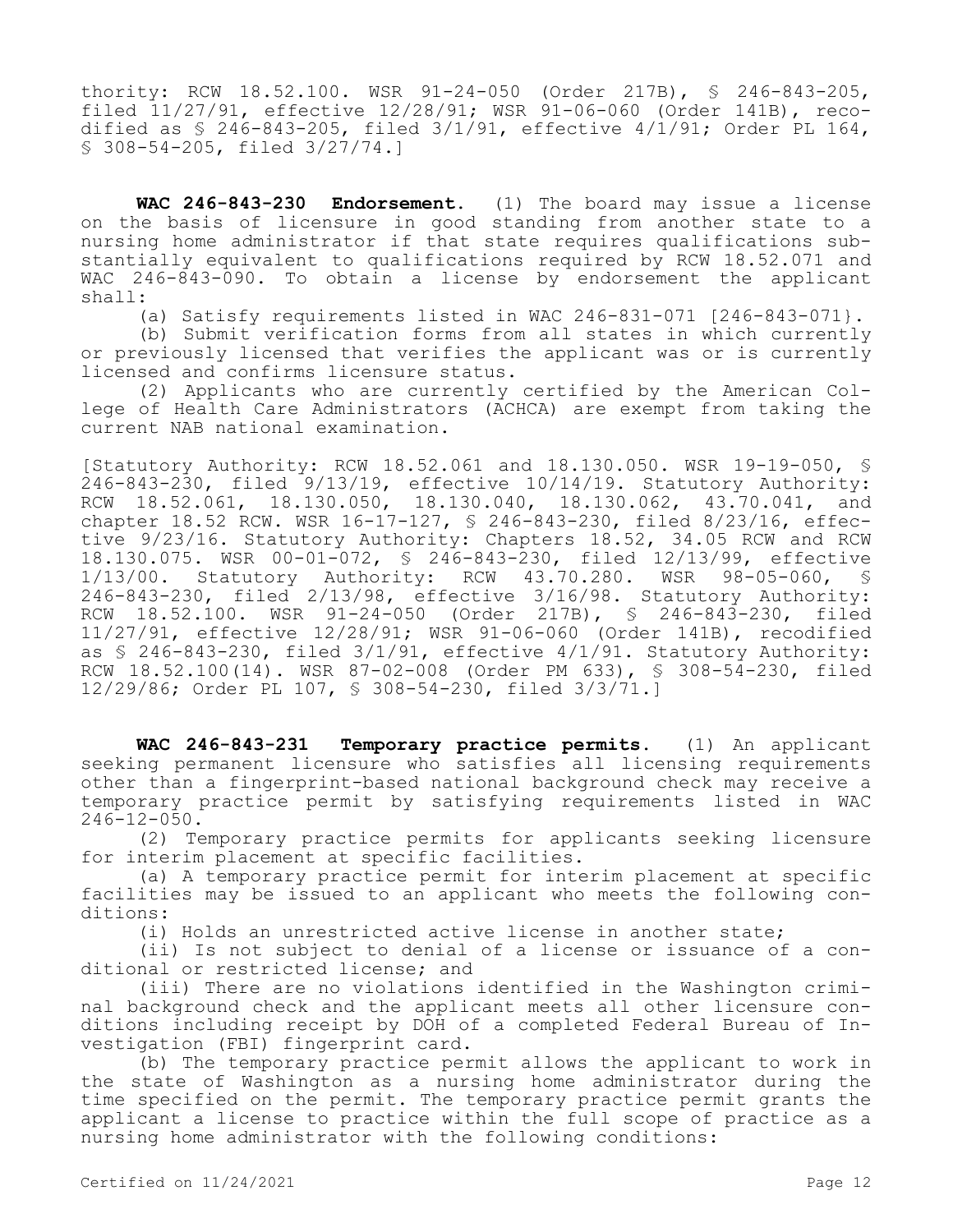(i) A temporary practice permit is valid only for the specific nursing home for which it is issued unless otherwise approved by the board;

(ii) A temporary permit holder shall consult with a Washington state licensed nursing home administrator with whom they have a written agreement for consultation.

(c) A temporary practice permit will not be renewed, reissued, or extended. A temporary practice permit expires when one of the following occurs:

(i) The permit holder departs from the nursing home, unless otherwise approved by the board;

(ii) One hundred eighty days after the temporary practice permit is issued.

(d) To receive a temporary practice permit, the applicant shall submit to DOH:

(i) Fees and a completed application for the permit;

(ii) Verification from each state in which the applicant is currently licensed and is in good standing as a nursing home administrator; and

(iii) A written agreement for consultation with a Washington state licensed nursing home administrator.

[Statutory Authority: RCW 18.52.061 and 18.130.050. WSR 19-19-050, § 246-843-231, filed 9/13/19, effective 10/14/19. Statutory Authority: RCW 18.52.061, 18.130.050, 18.130.040, 18.130.062, 43.70.041, and chapter 18.52 RCW. WSR 16-17-127, § 246-843-231, filed 8/23/16, effective 9/23/16. Statutory Authority: RCW 18.52.061, 18.130.064, and 18.130.075. WSR 15-02-034, § 246-843-231, filed 12/30/14, effective 1/30/15. Statutory Authority: Chapters 18.52, 34.05 RCW and RCW 18.130.075. WSR 00-01-072, § 246-843-231, filed 12/13/99, effective 1/13/00.]

**WAC 246-843-270 Definitions related to sexual misconduct.** The definitions in this section apply throughout this section and through WAC 246-843-280 unless the context clearly requires otherwise:

(1) "Health care information" means any information, whether oral or recorded in any form or medium that identifies or can readily be associated with the identity of, and relates to the health care of, a patient or client.

(2) "Key party" means immediate family members and others who would be reasonably expected to play a significant role in the health care decisions of the patient or client and includes, but is not limited to, the spouse, domestic partner, sibling, parent, child, guardian and person authorized to make health care decisions of the patient or client.

(3) "Legitimate health care purpose" means activities for examination, diagnosis, treatment, and personal care of patients or clients, including palliative care, as consistent with community standards of practice for the profession. The activity must be within the scope of practice of the nursing home administrator.

(4) "Nursing home administrator" means an individual applying for a credential or credentialed as a nursing home administrator under chapter 18.52 RCW.

(5) "Patient" or "client" means an individual who receives health care in a nursing home under the administrative charge of the nursing home administrator.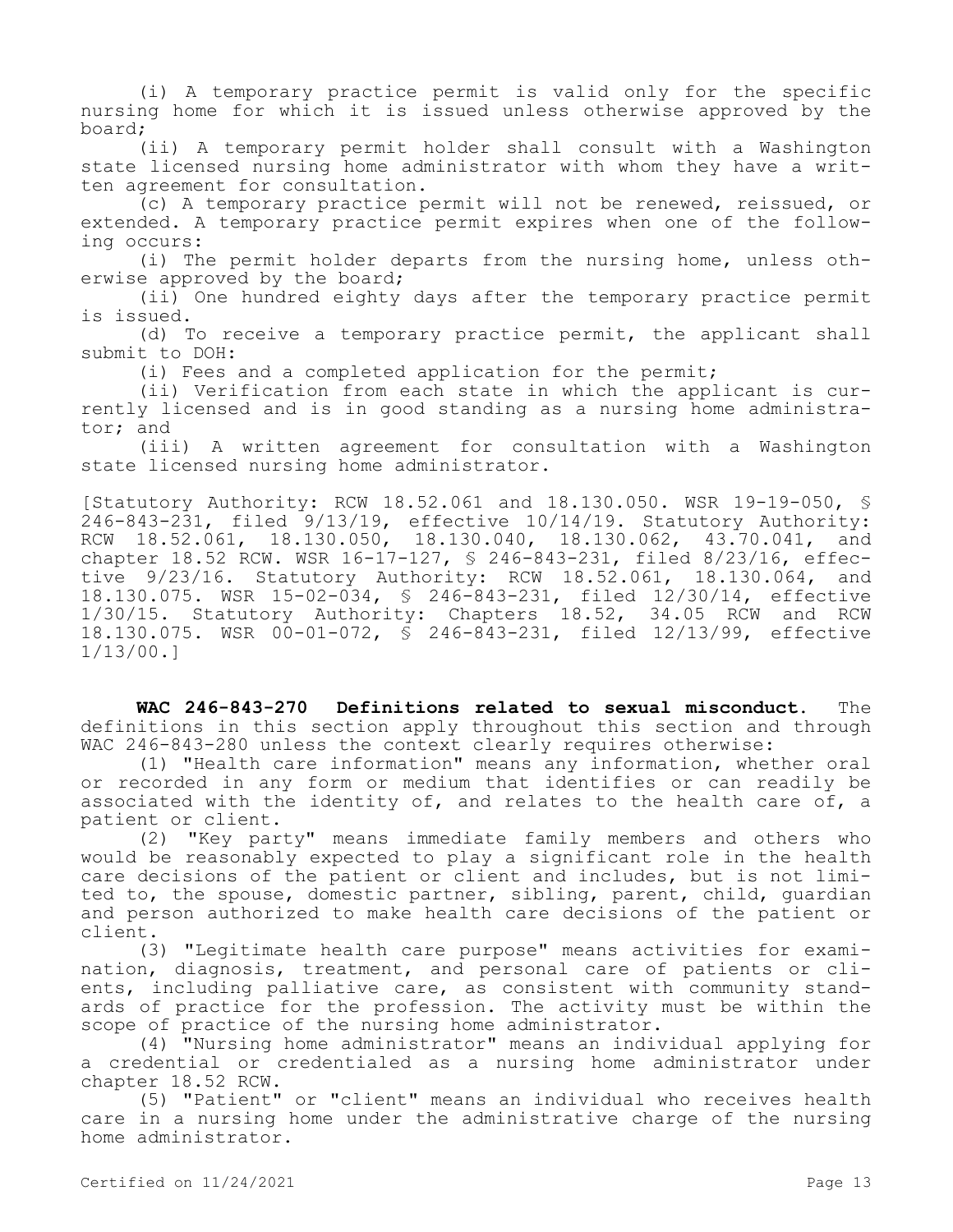[Statutory Authority: RCW 18.52.061, 18.130.050, 18.130.040, 18.130.062, 43.70.041, and chapter 18.52 RCW. WSR 16-17-127, § 246-843-270, filed 8/23/16, effective 9/23/16. Statutory Authority: RCW 18.130.050 (1) and (12) and 18.52.061(1). WSR 07-08-005, § 246-843-270, filed 3/22/07, effective 4/22/07.]

**WAC 246-843-280 Sexual misconduct.** (1) A nursing home administrator shall not engage, or attempt to engage, in sexual misconduct with a current patient, client, or key party, inside or outside the health care setting. Sexual misconduct constitutes grounds for disciplinary action. Sexual misconduct includes, but is not limited to:

(a) Sexual intercourse;

(b) Touching the breasts, genitals, anus or any sexualized body part;

(c) Rubbing against a patient or client or key party for sexual gratification;

(d) Kissing of a romantic or sexual nature;

(e) Hugging, touching, fondling or caressing of a romantic or sexual nature;

(f) Examination of or touching genitals;

(g) Not allowing a patient or client privacy to dress or undress;

(h) Not providing the patient or client a gown or draping;

(i) Dressing or undressing in the presence of the patient, client or key party;

(j) Removing patient or client's clothing or gown or draping;

(k) Encouraging masturbation or other sex act in the presence of the nursing home administrator;

(l) Masturbation or other sex act by the nursing home administrator in the presence of the patient, client or key party;

(m) Terminating a professional relationship for the purpose of dating or pursuing a romantic or sexual relationship;

(n) Soliciting a date with a patient, client or key party;

(o) Discussing the sexual history, preferences or fantasies of the nursing home administrator;

(p) Any behavior, gestures, or expressions that may reasonably be interpreted as seductive or sexual;

(q) Making statements regarding the patient, client or key party's body, appearance, sexual history, or sexual orientation other than for legitimate health care purposes;

(r) Sexually demeaning behavior including any verbal or physical contact which may reasonably be interpreted as demeaning, humiliating, embarrassing, threatening or harming a patient, client or key party;

(s) Photographing or filming the body or any body part or pose of a patient, client, or key party, other than for legitimate health care purposes; and

(t) Showing a patient, client or key party sexually explicit photographs, other than for legitimate health care purposes.

(2) Sexual misconduct also includes sexual contact with any person involving force, intimidation, or lack of consent; or a conviction of a sex offense as defined in RCW 9.94A.030.

(3) A nursing home administrator shall not:

(a) Offer to provide health care services in exchange for sexual favors;

(b) Use health care information to contact the patient, client or key party for the purpose of engaging in sexual misconduct;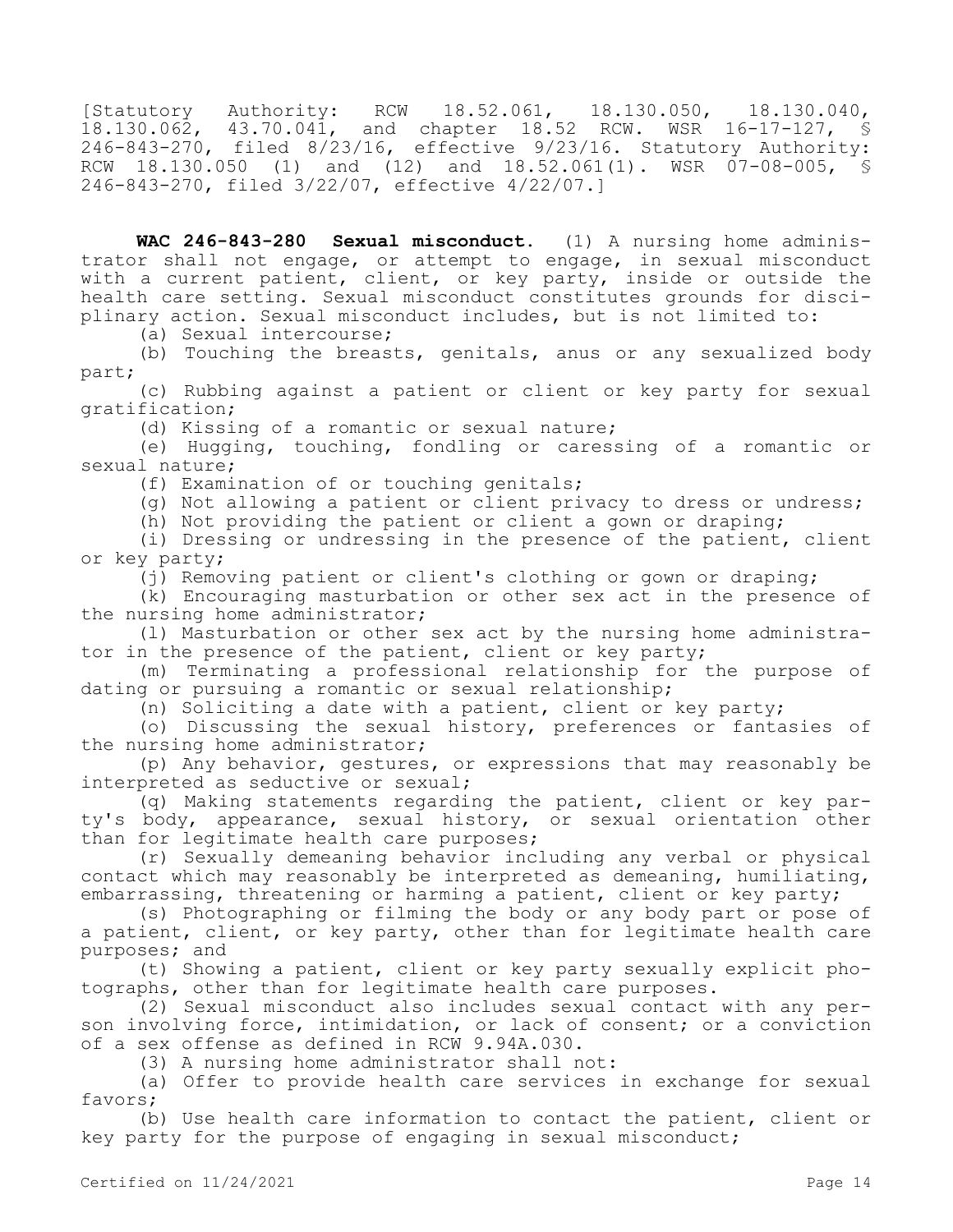(c) Use health care information or access to health care information to meet or attempt to meet the nursing home administrator's sexual needs.

(4) A nursing home administrator shall not engage, or attempt to engage, in the activities listed in subsection (1) of this section with a former patient, client or key party within two years after the provider-patient/client relationship ends.

(5) After the two-year period of time described in subsection (4) of this section, a nursing home administrator shall not engage, or attempt to engage, in the activities listed in subsection (1) of this section if:

(a) There is a significant likelihood that the patient, client or key party will seek or require additional services from the nursing home administrator; or

(b) There is an imbalance of power, influence, opportunity and/or special knowledge of the professional relationship.

(6) When evaluating whether a nursing home administrator is prohibited from engaging, or attempting to engage, in sexual misconduct, the board of nursing home administrators will consider factors including, but not limited to:

(a) Documentation of a formal termination and the circumstances of termination of the nursing home administrator-patient relationship;

(b) Transfer of care to another nursing home administrator;

(c) Duration of the nursing home administrator-patient relationship;

(d) Amount of time that has passed since the last health care services to the patient or client;

(e) Communication between the nursing home administrator and the patient or client between the last health care services rendered and commencement of the personal relationship;

(f) Extent to which the patient's or client's personal or private information was shared with the nursing home administrator;

(g) Nature of the patient or client's health condition during and since the professional relationship;

(h) The patient or client's emotional dependence and vulnerability; and

(i) Normal revisit cycle for the profession and service.

(7) Patient, client or key party initiation or consent does not excuse or negate the health care provider's responsibility.

(8) These rules do not prohibit:

(a) Contact that is necessary for a legitimate health care purpose and that meets the standard of care appropriate to nursing home administrators; or

(b) Providing health care services for a legitimate health care purpose to a person who is in a preexisting, established personal relationship with the nursing home administrator where there is no evidence of, or potential for, exploiting the patient or client.

[Statutory Authority: RCW 18.52.061 and 18.130.050. WSR 19-19-050, § 246-843-280, filed 9/13/19, effective 10/14/19. Statutory Authority: RCW 18.52.061, 18.130.050, 18.130.040, 18.130.062, 43.70.041, and chapter 18.52 RCW. WSR 16-17-127, § 246-843-280, filed 8/23/16, effective 9/23/16. Statutory Authority: RCW 18.130.050 (1) and (12) and 18.52.061(1). WSR 07-08-005, § 246-843-280, filed 3/22/07, effective 4/22/07.]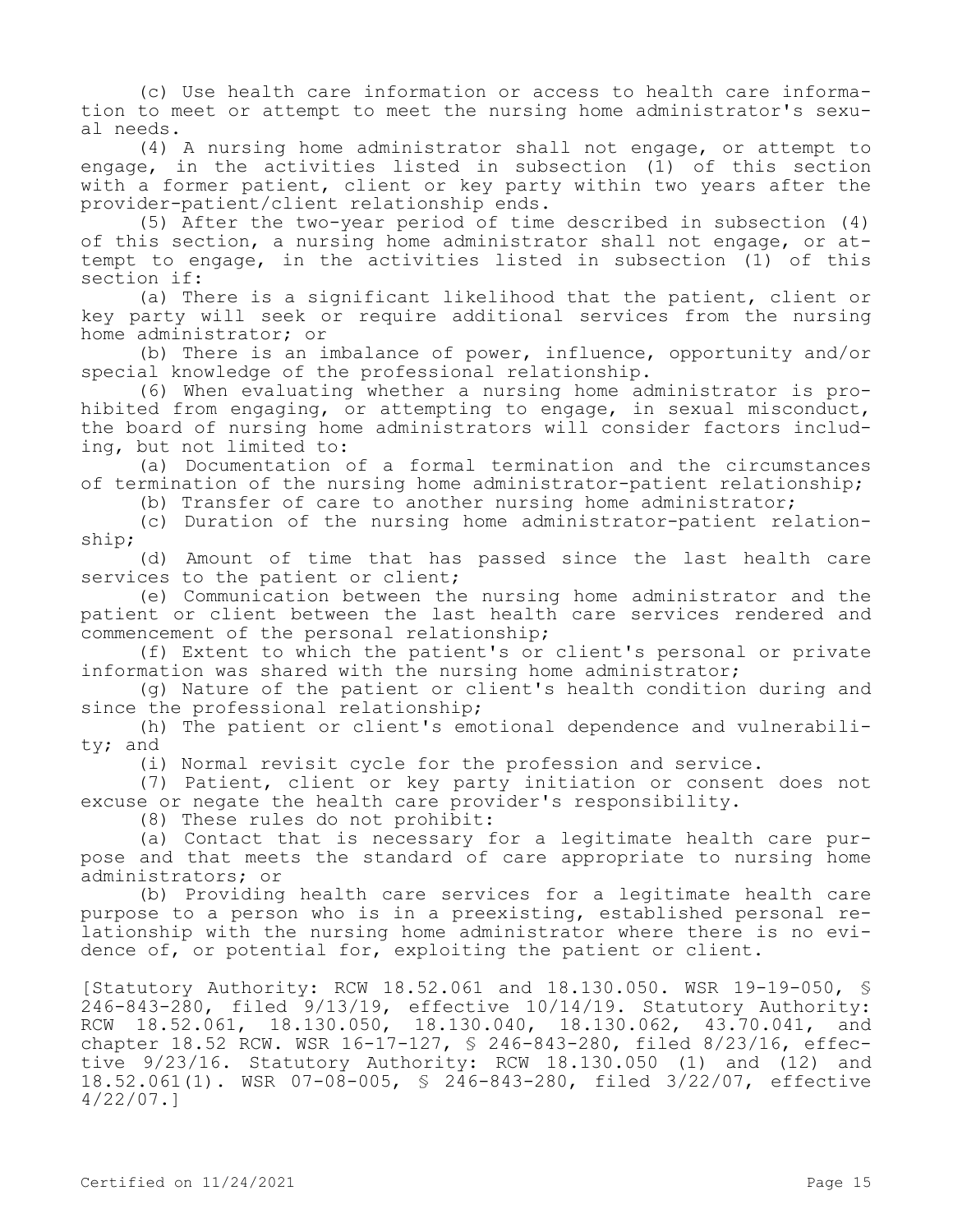**WAC 246-843-325 Temporary practice permit—Military spouse eligibility and issuance.** A military spouse or state registered domestic partner of a military person may receive a temporary practice permit while completing any specific additional requirements that are not related to training or practice standards for nursing home administrators. The board adopts the procedural rules as adopted by the department of health in WAC 246-12-051.

[Statutory Authority: RCW 18.52.061 and 18.340.020. WSR 20-09-037, § 246-843-325, filed 4/7/20, effective 5/8/20.]

**WAC 246-843-330 Inactive license.** (1) A practitioner may obtain an inactive license. Refer to the requirements of chapter 246-12 WAC, Part 4.

(2) To return to active status from inactive status if the license has been on inactive status for less than five years, the practitioner must meet the requirements of chapter 246-12 WAC, Part 4.

(3) To return to active status from inactive status if the license has been on inactive status for five years or more:

(a) If the practitioner has been in active practice as a licensed nursing home administrator in another jurisdiction during that time, the practitioner must:

(i) Meet the requirements of chapter 246-12 WAC, Part 4; and

(ii) Provide proof of active practice; or

(b) If the practitioner has not been in active practice as a licensed nursing home administrator in another jurisdiction during that time, the practitioner must:

(i) Meet the requirements of WAC 246-12-110; and

(ii) Successfully complete the current licensing examination.

[Statutory Authority: RCW 18.52.061, 18.130.050, 18.130.040, 18.130.062, 43.70.041, and chapter 18.52 RCW. WSR 16-17-127, § 246-843-330, filed 8/23/16, effective 9/23/16. Statutory Authority: RCW 18.52.061. WSR 02-23-070, § 246-843-330, filed 11/19/02, effective 2/17/03. Statutory Authority: RCW 43.70.280. WSR 98-05-060, § 246-843-330, filed 2/13/98, effective 3/16/98. Statutory Authority: RCW 18.52.100. WSR 91-24-050 (Order 217B), § 246-843-330, filed 11/27/91, effective 12/28/91; WSR 91-06-059 (Order 149B), § 246-843-330, filed 3/1/91, effective 4/1/91.]

**WAC 246-843-340 Adjudicative proceedings.** The board adopts the model procedural rules for adjudicative proceedings as adopted by the department of health and contained in chapter 246-11 WAC, including subsequent amendments.

[Statutory Authority: RCW 18.52.061. WSR 93-23-034, § 246-843-340, filed 11/10/93, effective 12/11/93.]

**WAC 246-843-990 Nursing home administrator fees and renewal cycle.** (1) Licenses must be renewed every year on the practitioner's birthday as provided in chapter 246-12 WAC.

(2) Between the effective date of this rule and October 31, 2022, the following fees will apply: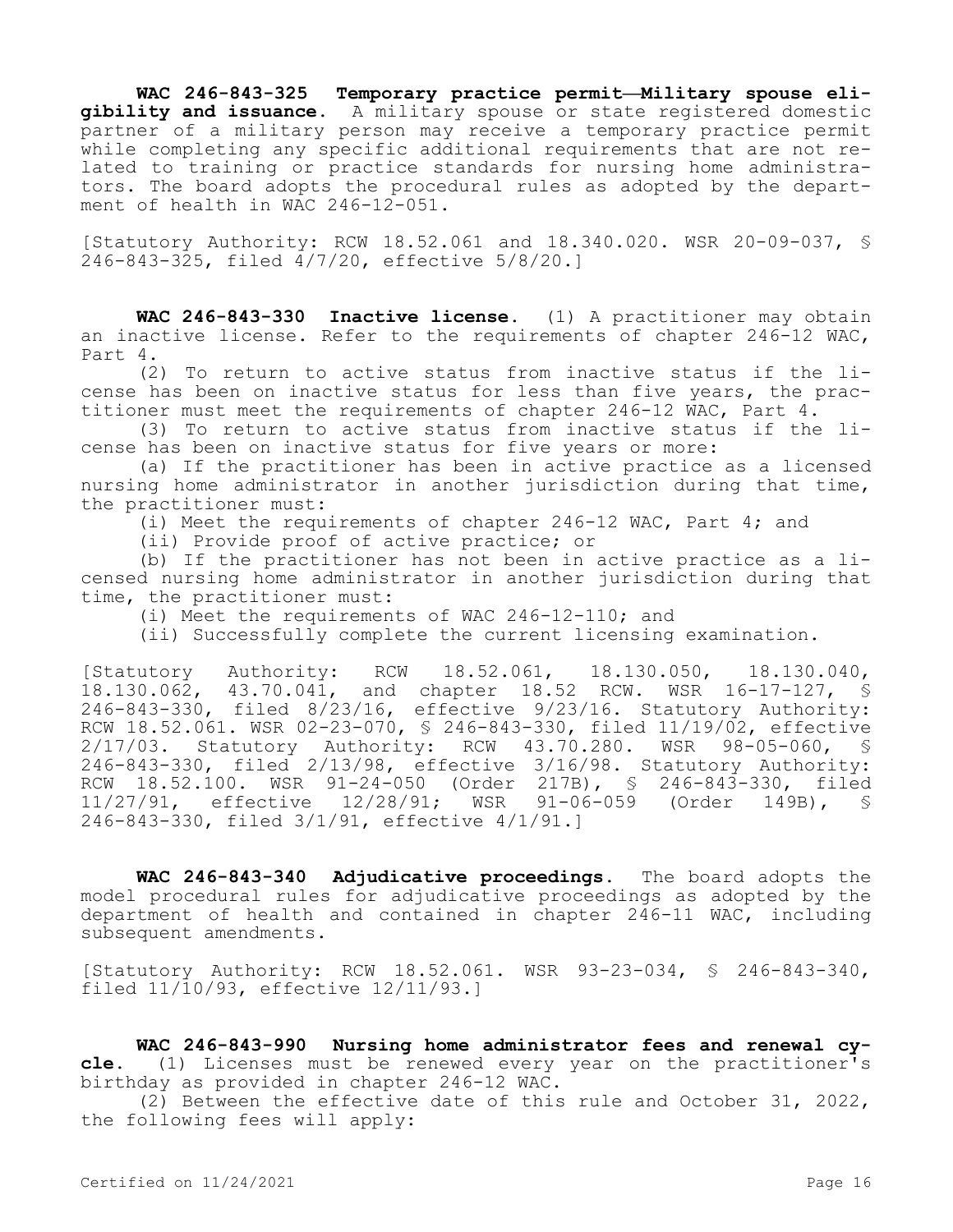|                                                                                            |                                                                                                                       | <b>Title of Fee</b> |  |  |  |        |       | Fee                                                      |  |
|--------------------------------------------------------------------------------------------|-----------------------------------------------------------------------------------------------------------------------|---------------------|--|--|--|--------|-------|----------------------------------------------------------|--|
|                                                                                            | <b>Application-Original license</b><br>Administrator-in-training<br><b>Application-Endorsement</b><br>License renewal |                     |  |  |  |        |       | \$690.00                                                 |  |
|                                                                                            |                                                                                                                       |                     |  |  |  |        |       | 285.00                                                   |  |
|                                                                                            |                                                                                                                       |                     |  |  |  |        |       | 715.00                                                   |  |
|                                                                                            |                                                                                                                       |                     |  |  |  |        |       |                                                          |  |
|                                                                                            | Renewal                                                                                                               |                     |  |  |  |        |       | 835.00                                                   |  |
|                                                                                            | Late renewal penalty                                                                                                  |                     |  |  |  |        |       | 300.00                                                   |  |
|                                                                                            | Expired license reissuance                                                                                            |                     |  |  |  |        |       | 285.00                                                   |  |
|                                                                                            | <b>Inactive license</b>                                                                                               |                     |  |  |  |        |       |                                                          |  |
|                                                                                            | Inactive license renewal<br>Late renewal penalty                                                                      |                     |  |  |  |        |       | 315.00                                                   |  |
|                                                                                            |                                                                                                                       |                     |  |  |  |        |       | 160.00                                                   |  |
| Expired inactive license reissuance<br><b>Temporary permit</b><br><b>Duplicate license</b> |                                                                                                                       |                     |  |  |  | 190.00 |       |                                                          |  |
|                                                                                            |                                                                                                                       |                     |  |  |  | 325.00 |       |                                                          |  |
|                                                                                            |                                                                                                                       |                     |  |  |  | 10.00  |       |                                                          |  |
| <b>Verification of license</b>                                                             |                                                                                                                       |                     |  |  |  |        | 25.00 |                                                          |  |
| (3)                                                                                        |                                                                                                                       |                     |  |  |  |        |       | On and after November 1, 2022, the following fees apply: |  |

| Title of Fee                        | Fee      |  |  |  |  |  |
|-------------------------------------|----------|--|--|--|--|--|
| <b>Application-Original license</b> | \$805.00 |  |  |  |  |  |
| Administrator-in-training           | 285.00   |  |  |  |  |  |
| <b>Application-Endorsement</b>      | 805.00   |  |  |  |  |  |
| License renewal                     |          |  |  |  |  |  |
| Renewal                             | 975.00   |  |  |  |  |  |
| Late renewal penalty                | 300.00   |  |  |  |  |  |
| Expired license reissuance          | 285.00   |  |  |  |  |  |
| <b>Inactive license</b>             |          |  |  |  |  |  |
| Inactive license renewal            | 315.00   |  |  |  |  |  |
| Late renewal penalty                | 160.00   |  |  |  |  |  |
| Expired inactive license reissuance | 190.00   |  |  |  |  |  |
| <b>Temporary permit</b>             | 325.00   |  |  |  |  |  |
| <b>Duplicate license</b>            | 10.00    |  |  |  |  |  |
| Verification of license             | 25.00    |  |  |  |  |  |

[Statutory Authority: RCW 43.70.250 and 43.70.280. WSR 21-16-002, § 246-843-990, filed 7/22/21, effective 11/1/21; WSR 17-24-014 and 17-22-088, § 246-843-990, filed 11/27/17 and 10/27/17, effective 3/1/18. Statutory Authority: RCW 43.70.110, 43.70.250, and 2011 1st sp.s. c 50. WSR 11-20-092, § 246-843-990, filed 10/4/11, effective 12/1/11. Statutory Authority: RCW 43.70.110, 43.70.250, 2008 c 329. WSR 08-15-014, § 246-843-990, filed 7/7/08, effective 7/7/08. Statutory Authority: RCW 43.70.250, [43.70.]280 and 43.70.110. WSR 05-12-012, § 246-843-990, filed 5/20/05, effective 7/1/05. Statutory Authority: RCW 43.70.250, [43.70.]280 and chapter 18.52 RCW. WSR 99-24-098, § 246-843-990, filed 11/30/99, effective 12/31/99. Statutory Authority: RCW 43.70.280. WSR 98-05-060, § 246-843-990, filed 2/13/98, effective 3/16/98. Statutory Authority: RCW 43.70.250 and chapter 18.52 RCW. WSR 94-09-006, § 246-843-990, filed 4/11/94, effective 5/12/94. Statutory Authority: RCW 43.70.250. WSR 93-14-011, § 246-843-990, filed 6/24/93, effective 7/25/93; WSR 91-09-051 (Order 154), § 246-843-990, filed 4/16/91, effective 5/17/91. Statutory Authority: RCW 43.70.040. WSR 91-06-058 (Order 138), recodified as § 246-843-990, filed 3/1/91, ef-